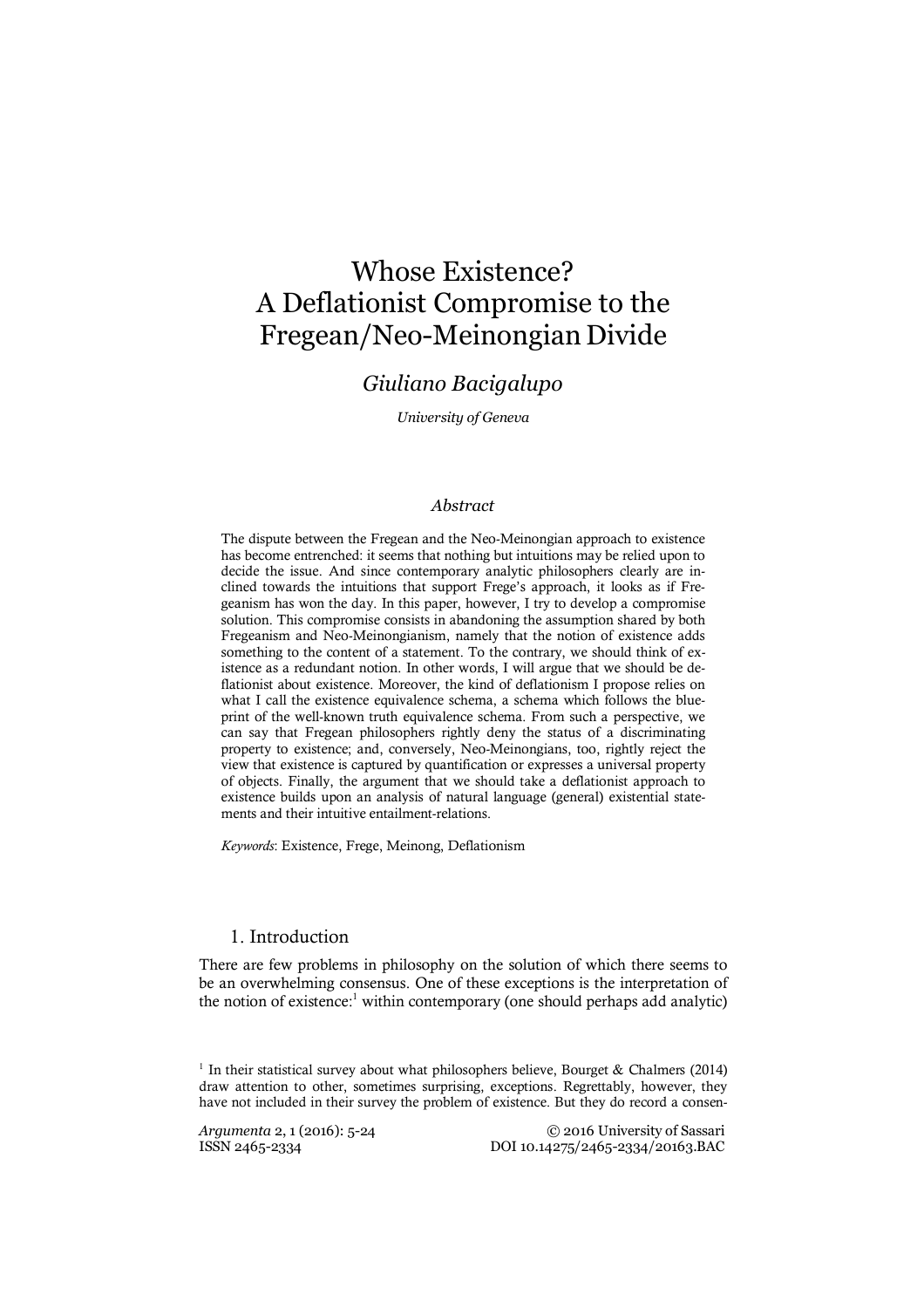philosophy, almost everyone seems to follow Frege's approach. Existence, according to this view, is essentially captured by particular, so called 'existential' quantification. Or, in other words, existence expresses the second-order property of a concept, namely that it has at least one instance. Or, again in different words, existence expresses a universal property, co-extensive with the property of being self-identical.2 As Quine remarked, the appropriate answer to the question as to what exists should be adamant: everything.

This does not mean that there is no alternative to the Fregean approach: the consensus is overwhelming but not universal. What I have in mind is the infamous Meinongian or, more precisely, Neo-Meinongian view of existence. According to authors who follow this heterodox tradition, such as Routley (1980), Parsons (1980), and Jacquette (1996), existence should be deemed an almost ordinary property of objects: the set of objects may be divided in two classes, those that exist and those that do not.<sup>3</sup>

The problem with both approaches is that neither has an argument to back up its crucial presupposition. To wit, they have no argument to explain why 'something is such and such' should be equivalent to 'there is something such and such' as Fregean philosophers maintain (see McGinn 2001: 21, Mendelsohn 2005: 113);<sup>4</sup> Or why statements of the form 'such and such a thing exists' should be considered on a par with statements of the form 'such and such a thing is red', as Neo-Meinongians claim (van Inwagen 2008: 58). Moreover, neither Fregean nor Neo-Meinongian philosophers have an argument to refute the opposite approach. For a while, it was believed that Fregean philosophers had the upper hand since Russell (1905) and Quine (1948) presented compelling arguments against the discriminating property-view of existence. But Neo-Meinongian philosophers (first of all, Routley 1980 and Parsons 1980) were able to counter-strike, so that we are back to square one. Thus, it seems that the only way we have to take a stance on this issue is by relying on our intuitions—or, at least, some philosophers involved in the debate saw themselves forced to draw this conclusion (see Lewis 1990: 27-28; Perszyk 1993: 178; van Inwagen 2008: 54).5 And since there is a consistent majority of philosophers whose intuitions speak in favor of the Fregean approach, this account should be the preferred

sus with respect to the truth of classical logic, which, arguably, embeds a given view of existence, i.e. Frege's.

<sup>2</sup> One may want to draw lines between these formulations, so that they are not equivalent. For instance, one may want to stress how the second, but not the first and third one, commits us to the existence of concepts (see Branquinho 2012). In the present context, I put such considerations aside.

<sup>3</sup> For the sake of simplicity, I am focusing on the kind of Neo-Meinongianism that relies on a distinction between nuclear and extra-nuclear properties (i.e., the one defended by Routley, Parsons and Jacquette). The line of reasoning of this paper, however, may also be easily applied to other approaches that interpret existence as a discriminating property of objects, such as Zalta (1988) and Priest (2005).

<sup>4</sup> Throughout the paper, I am assuming that the expression 'there is' is existentially loaded. This is, for instance, rejected by Parsons (1980). To him, the unwarranted presupposition of Fregeanism should be formulated as follows: statements of the form 'there is something such and such' are equivalent to statements of the form 'there is something such and such which exists'.

<sup>5</sup> To say that the rival theory is unintelligible, as Lycan (1979: 290) and Horgan (2007: 620) consider it to be the case with Neo-Meinongianism (see Priest 2008a), may also be seen as pointing towards an irreducible clash of intuitions.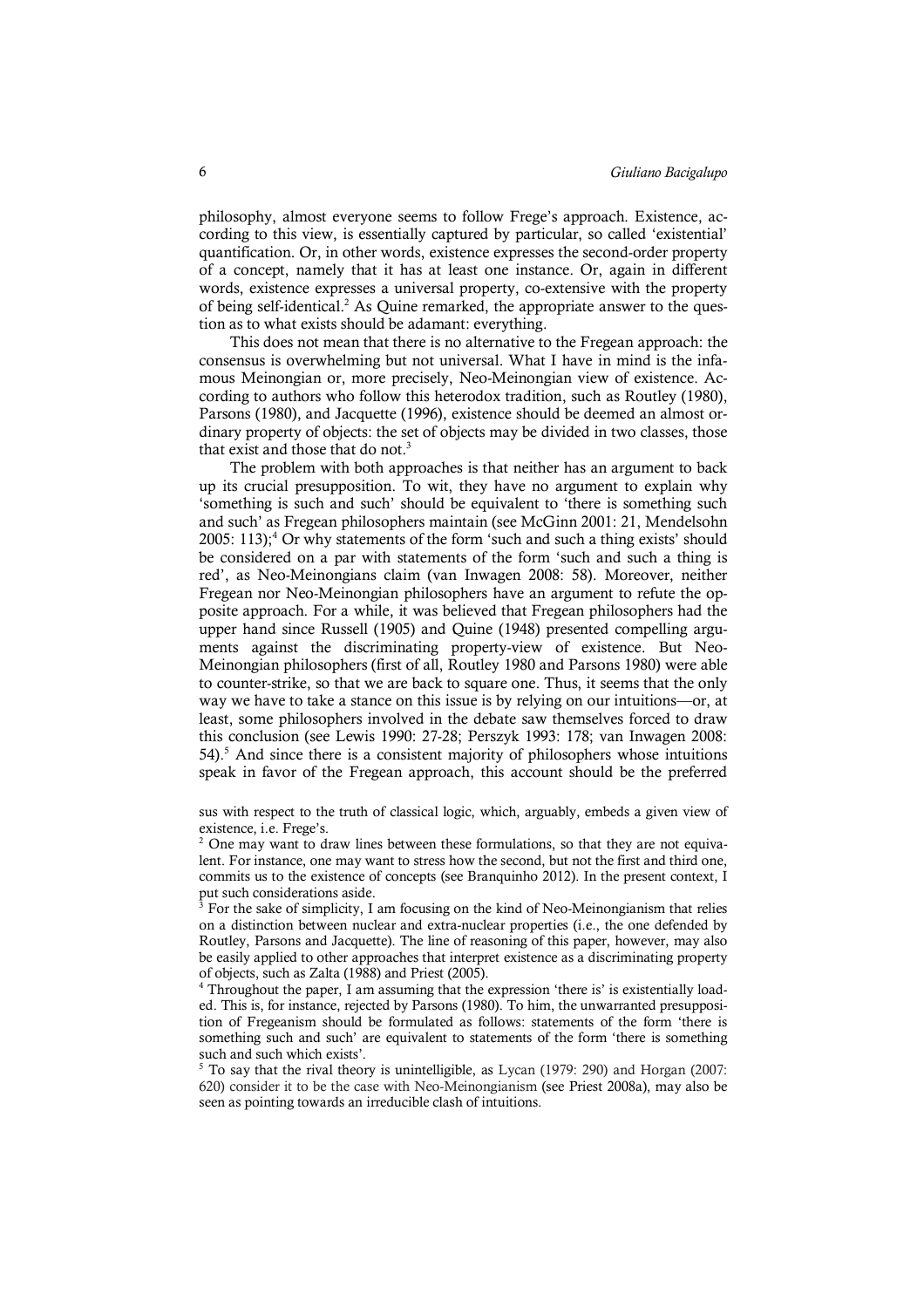one. But there is no need to point out how this is a very unsatisfactory way of settling a philosophical dispute.

In what follows, I will attempt to break this stalemate. More precisely, I will try to argue for a compromise solution, or at least something that may be seen as a compromise: the notion of existence is neither a universal property nor a discriminating property of objects. The reason for this is that we should be deflationist about existence and abandon the assumption that we may find out something like the nature of existence. To be more precise, what I am going to argue for is a version of deflationism which relies on what I label the *existence equivalence schema* and its negative counterpart, the *non-existence equivalence schema*. As with the deflationary approach to truth (and falsity), whose blueprint I am following, the equivalence schemata provide us with everything we can and should say about existence.

The structure of the paper is as follows. First, I develop an argument that relies upon an analysis of quantified, i.e., general statements to support the deflationist approach to existence. Second, I show how the same analysis may be applied to different sets of statements, and, most crucially, to a set of statements which involve modal notions. Third, I address the challenge raised by intentional statements about indeterminate objects—a challenge which is notably exploited by Neo-Meinongians in order to further their stance. Finally, I underline the difference between the version of deflationism defended in the present paper and the one recently advocated by Thomasson (2014).

As the reader will have noticed, what is conspicuously missing from the picture are singular statements, i.e., statements which are allegedly about definite objects. The reason is that the author of this paper is an acolyte of a different heresy than the Neo-Meinongian one, namely descriptivism: I do not believe that there are such things as genuine singular statements; these are just hidden quantified statements.<sup>6</sup> If you like, you may thus think of this paper as proving—if anything—something about the notion of general existence. For any alleged notion of singular existence, a different account would have to be provided.

### 2. A Raw Intuition

Let me start with a terminological remark. Throughout this paper, by 'existential statement' I am referring to a statement in which the verb 'to exist' is embedded. Hence, my characterization is a strictly linguistic one. This I take to be the most suitable definition of existential statements since every statement which does not wear, so to speak, its existential character on its sleeve may be cast as a statement with the verb 'to exist'. For instance, a statement such as 'an existing dog is on the street' is meaning-equivalent with the statement 'a dog on the street exists'. Or the statement 'there are some dogs', where existence seems to be expressed by the expression 'there are', is also meaning-equivalent to the statement 'some dogs exist'. Finally, the same applies to statements in which the noun 'existence' is embedded: the statement 'the existence of dogs is uncontroversial' may be rephrased as 'it is uncontroversial that dogs exist'. Notice, moreover, that I am consciously leaving statements with a particular quantification out of this list: I am refraining from saying that 'something is x' is meaningequivalent to 'there are xs' or 'some xs exist'. Indeed, this is what Fregeanism

<sup>6</sup> For a recent defense of descriptivism, see Orilia (2010).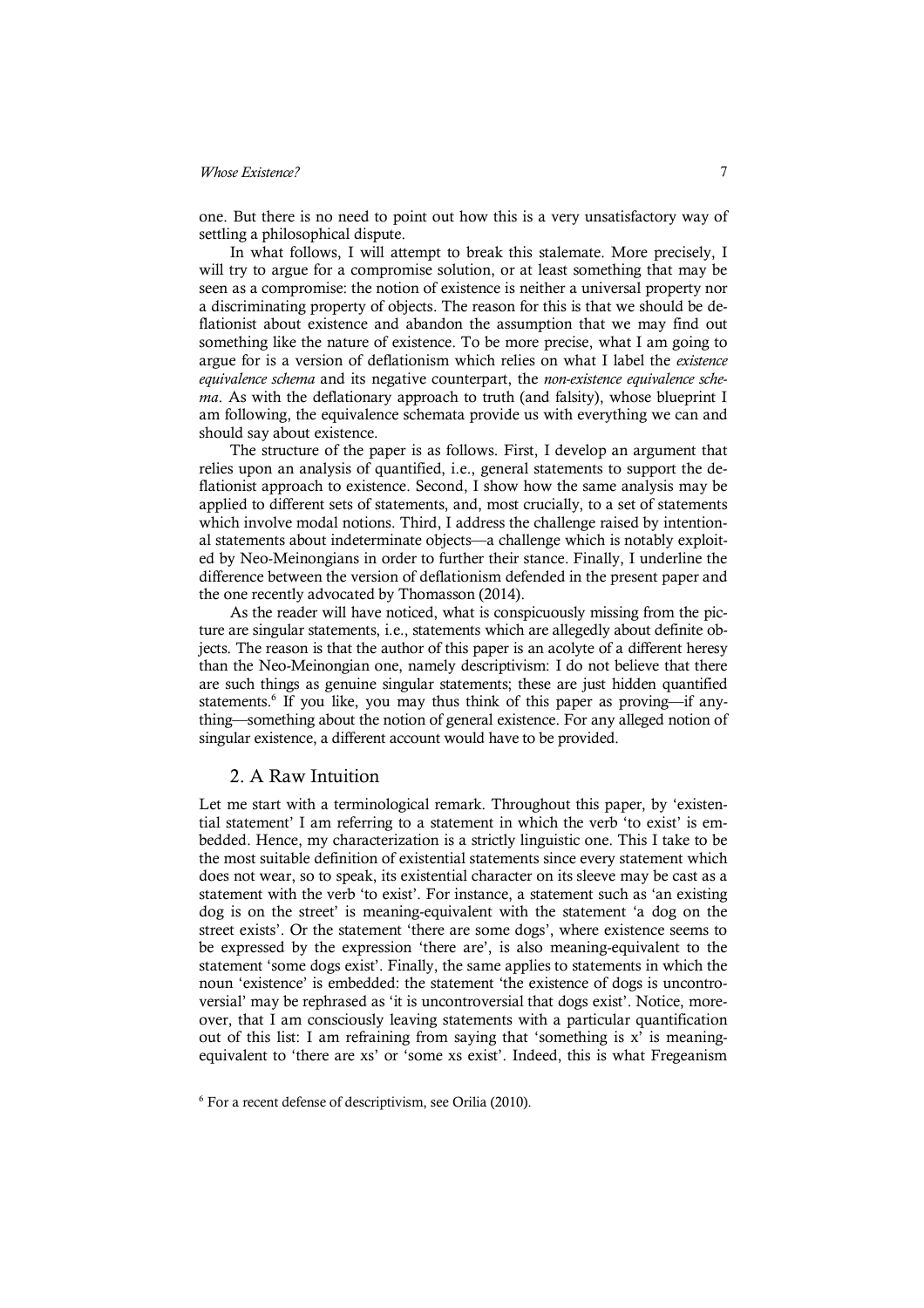and Neo-Meinongianism are arguing about, so that we cannot and should not take it for granted. The other equivalences, on the other hand, I take to be theoretically neutral.

Now, even before getting started on any philosophical lucubration about existential statements, I assume we would all agree that there is something peculiar about existential statements. And, in fact, there have been many attempts at rationalizing this difference well before Frege and Meinong or the Neo-Meinongian philosophers. To give just a few illustrious names, David Hume, Immanuel Kant and Franz Brentano have all tried to develop a philosophical theory which accounts for this peculiarity. The question with which I would like to start is thus the following: how can we give more substance to this shared intuition about the peculiarity of existential statements without bringing into play a given philosophical theory about them? Can we really do nothing better than say that this is our intuition? In other words, what I am looking for is some pretheoretical intuition about the difference in the behavior of existential statements and non-existential ones, which may be the reason for our shared intuition about the peculiarity of the former—or, if not *the* reason, at least *a* reason.

First, let us consider the two following existential statements:

(1) Something red does not exist.

(2) It is not the case that something red exists.

It seems to me that there is a very strong connection between these two statements: if one of them is true, the same holds for the other, and conversely, if one of them is false, so is the other. At least *prima facie*, (1) and (2) mutually imply one another. Or, in more technical terms, the internal negation seems to be interchangeable with the external one. Let me provide a few more standard examples to substantiate this claim. To say that something which is golden and a mountain does not exist (shorter: a golden mountain does not exist) is equivalent to saying that it is not the case that a golden mountain exists. To say that something which is round and square does not exist (shorter: a round square does not exist) is equivalent to saying that it is not the case that a round square exists (and so on and so forth).

Someone may challenge the reading just advanced since it seems easy to point to a situation in which both (1) is true and (2) false. As it happens, the actual state of things seems to be just the right one to accomplish this feat. We would all agree that, on the one hand, red dragons do not exist and, on the other hand, some red things, such as for instance traffic lights, do. Thus, why not assume that (1) is true because red dragons do not exist, while (2) is false because a red traffic light exists? However, I take this to be a misconstrual of (1). If someone were talking about red dragons, he would have to make it explicit. Thus, he should not say 'something red does not exist' but rather 'something which is a red dragon does not exist'. But this would be a very different claim than affirming (1).

The same point may be clarified in the following way. While having coffee with a friend of mine, we stumble upon the topic of redness, upon which I claim 'something red does not exist!' My friend then objects to my claim by pointing to the traffic light in front of the coffee shop. But then I go on to say that, of course, red traffic lights exist, but red dragons do not—which should be enough to make my claim warranted. What would my friend's reaction to this explanation be? I suppose he would give me an incredulous stare and say something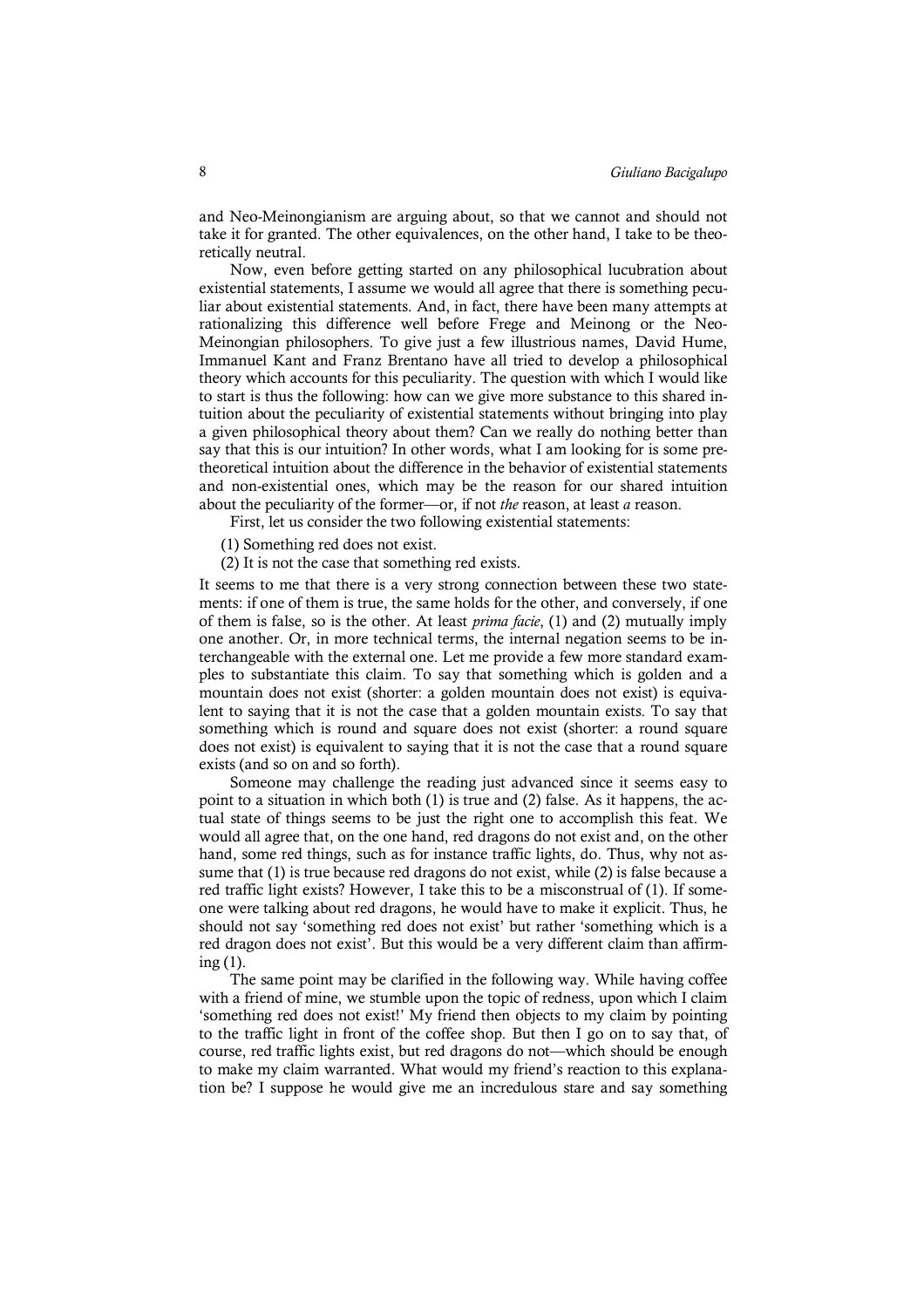along the following lines: 'OK, what you really meant was that a red dragon does not exist. Yet this is a rather irrelevant remark to the topic of redness which we were just starting to discuss'.

Let us now turn to a very similar pair of sentences which, however, are not existential:

(3) Something red is not round.

(4) It is not the case that something red is round.

I gladly concede that this second pair, as probably the first, too, may sound awkward. Below, I provide a possible coffee shop scenario in which they may be uttered. Now, the difference between this second couple of statements and the first one is striking. Notwithstanding the very similar structure, we have lost the mutual—and for that matter any kind of—implication: the truth of (3) is compatible with both the truth and the falsity of (4). Conversely, the truth of (4) is compatible with both the truth and the falsity of (3). For it could always be the case that nothing is red. In other words, internal and external negations are no longer interchangeable.

True, someone may be tempted to interpret (3) as a hidden hypothetical, namely as really meaning that if something is red then it is not round. It may then be argued that such a hypothetical would indeed imply (4). Please set this interpretation aside: (3) should be read literally. An example of a literal reading of (3) and (4) is the following. I am still sitting in the same coffee shop as before and my friend points out that something red is round, namely the red traffic light. Without having any intention to contradict him, but just for the sake of conversation, I then say that it is also true that something red is not round, namely the red sports-car parked in the second row. This is the pre-theoretical linguistic intuition about the peculiarity of existential statements with which I wish to start my discussion.

I would like to stress that I am very well aware that not everyone would share this intuition. This is especially the case with philosophers, whose intuitions about existential statements have already been thwarted in one direction or another by their own theory about existence. Moreover, philosophers may stress that it is only on the background of a theory about existence that we may test the mutual implication of (1) and (2). For these reasons, I am labeling the intuition in question as *the raw intuition*. Now, I assume that even those who reject the raw intuition or have qualms about it should be interested in why one *may* have such an intuition. Thus, I will ask them to indulge me for a little while. I will come back to their worries at the end of section 2.3.

#### *2.1. Fregeanism*

Having introduced you to the raw intuition, I would like to explore how a Fregean and a Neo-Meinongian philosopher might make sense of it. This, moreover, will provide us with the opportunity to rehearse some theses and arguments of these two arch-enemies.

Let us start with Fregeanism. According to this approach, we should go Procrustean and amputate (1) from our language. As classical logic (the formal arm of Fregeanism) teaches us, there is only room for a universal predicate of existence in our formal language, which may be defined by means of quantification and identity (Hintikka 1966):

 $E! (a) =_{def} \exists x(x = a)$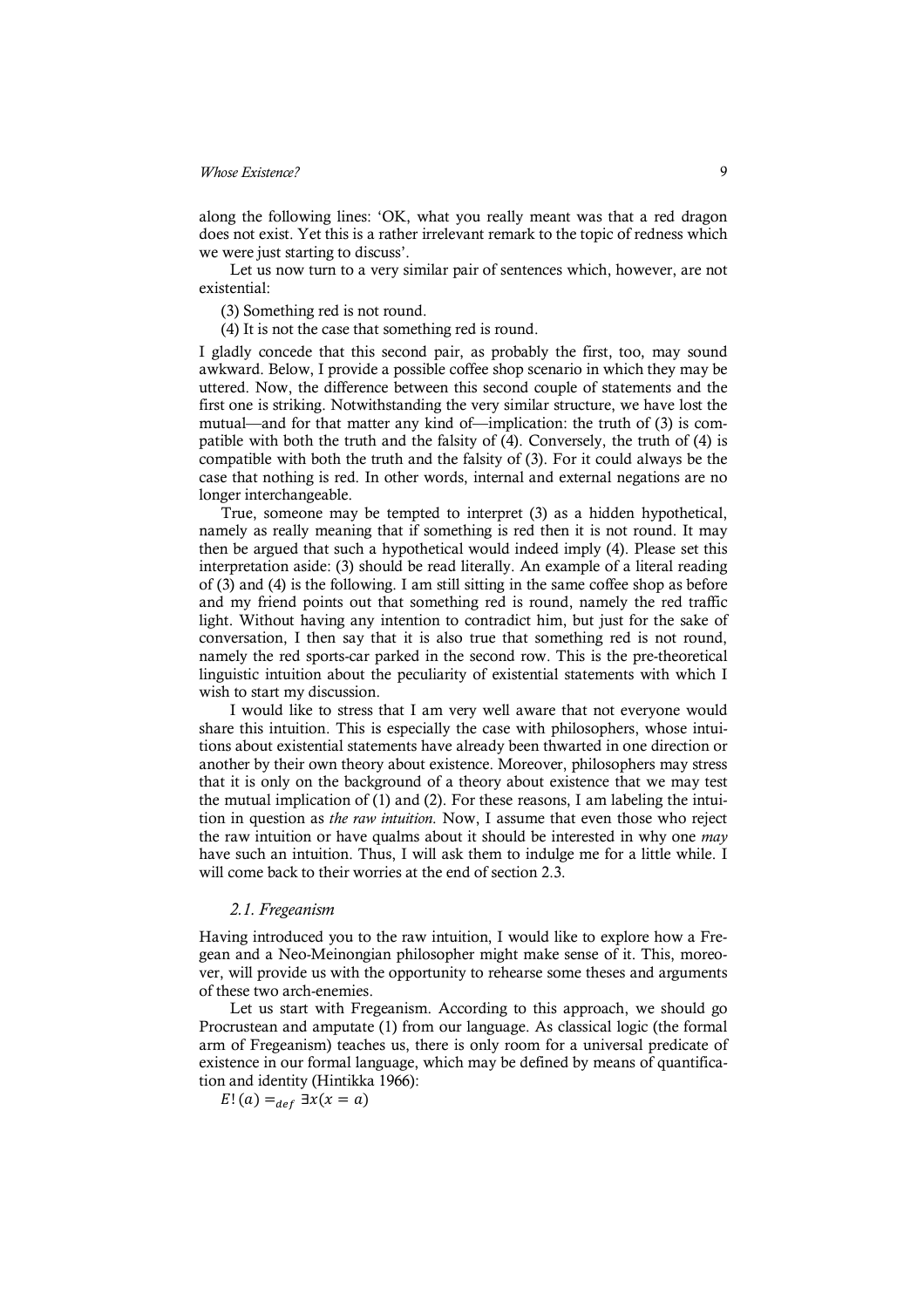Thus, the formalization of (1), if we take the verb 'to exist' as expressing the predicate of existence, would yield us a contradictory statement (see, e.g., Lewis 1990: 25), which should be formalized as follows:

 $(1^*)$  ∃ $x(Rx \land ∼E!x)$ 

On the other hand, (2) may be formalized without further ado into the somewhat redundant (2\*):

 $(2^*) \sim \exists x (Rx \wedge E! x)$ 

Thus, according to Fregeanism, the puzzle of the raw intuition is resolved to the extent that, while stating (1), we cannot really mean what we say. Rather, if we are reasonable agents, what we mean is (2). Or, from a different perspective, one may prefer to say that language is misleading because both (1) and (2) express the same logical form  $(2^*)$ .<sup>7</sup>

What is the philosophical reason for the Fregean approach to the raw intuition, namely that we should get rid of (1)? As it happens, it is nothing over and above a strong intuition which philosophers and non-philosophers alike seem to share, namely the *predication principle* (PP):8

(PP) If something instantiates a property, then it exists.

Arguably, this is the principle Russell (1919: 170) had in mind while talking of a robust sense of reality. A most common formulation of the principle is to say that statements of the form 'something is such and such' are equivalent to statements of the form 'there is such and such a thing' (see Frege 1883?: 63).

#### *2.2. Neo-Meinongianism*

Let us turn to a short exposition of the Neo-Meinongian strategy. Neo-Meinongianism rejects (PP): non-existent objects may instantiate properties. Thus, the domain of objects is divided into two classes, namely, existent and non-existent ones. As a consequence, quantification is existentially neutral in that it has to range over all objects. To a Neo-Meinongian such as Routley, (1) does not have to be interpreted away or even be amputated from our language. Rather, (1) finds a streamlined logical interpretation as  $(1^{**})$  (read Px as the existentially neutral particular quantifier):

 $(1^{**})$   $Px(Rx \wedge \sim E!x)$ 

The fact that Neo-Meinongianism is in a position to provide such a streamlined logical interpretation of (1) does indeed count as one of the main advantages of this position, as stressed by Routley (1980: 31-32). The logical form of (2), on the other hand, turns out as follows:

 $(2^{**}) \sim Px(Rx \wedge E|x)$ 

<sup>8</sup> Routley (1980: 21) labels (PP) as the Ontological Assumption, thus introducing some terminological bias against it.

<sup>&</sup>lt;sup>7</sup> McLeod (2011: 260) rightly stresses this second option: a Fregean philosopher does not have to claim that the expression 'some' in natural language always must have existential import (although Frege himself did). However, the difference between these two strategies is minimal. If pressed, a Fregean may only provide the following answer to the question as to why the superficial grammatical form (1) should be seen as hiding the deep logical structure  $(2^*)$ , namely that otherwise it would have to be interpreted as the contradictory  $(1^*)$ .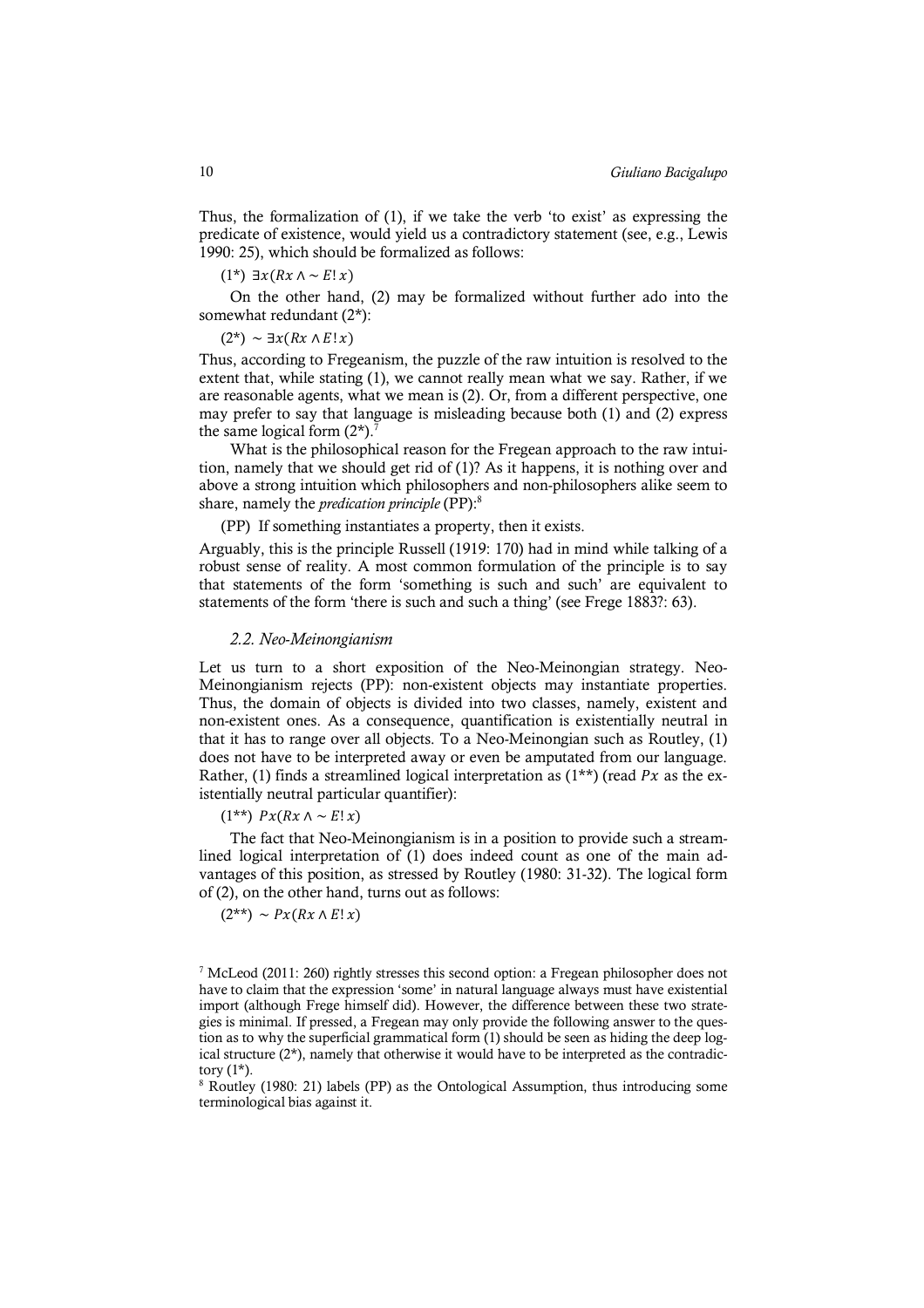Notice that a Fregean philosopher cannot refute a Neo-Meinongian philosopher by recurring to (PP). The problem is that Neo-Meinongians reject (PP), so that this strategy would be question-begging.<sup>9</sup> From our perspective, instead, the problem a Neo-Meinongian is confronted with is the following: he has to show how some additional premises are responsible for the fact that from (1) we may infer (2), and the other way around—premises which should of course not allow to infer  $(4)$  from  $(3)$  and  $(3)$  from  $(4)$ .

One such premise is the *restricted characterization principle* (RCP):<sup>10</sup>

(RCP) For any condition  $\alpha$  that does not embed extra-nuclear properties, an object satisfies exactly this condition.

I do not wish here to enter into the details as to why (RCP) must be restricted to nuclear properties and strengthened so that the object instantiates no other property besides those embedded in the characterization (the object satisfies the condition *exactly*).<sup>11</sup> Nor am I interested in the philosophical reason behind (RCP), namely that, against (PP), for any nuclear property, an object exemplifies these properties. Here, I would simply like to point out how (RCP) is needed in order to make sense of the raw intuition. Indeed, it is only if we concede (RCP), or something sufficiently close to it, that we are in a position to say that, if a given condition  $α$  is not satisfied by an existing thing, then it is satisfied by a non-existing one. And this is exactly what we need in order to infer (1) from (2).

One should note that (RCP) leads to an inconvenience with respect to the second couple of statements: (RCP) would by itself validate (3), so that if (4) is true, so is (3). A Neo-Meinongian is thus led to reinterpret the quantification in (3) and (4) as implicitly restricted to existing objects. Otherwise we could not think of a situation in which (4) is true but (3) is not.<sup>12</sup>

The real problem, however, is that Neo-Meinongianism is not in a position to make sense of the inference from (1) to (2). As far as I can see, a Neo-Meinongian philosopher has only one option to rescue this inference. He has to sacrifice (1) and reinterpret it as really meaning 'everything which is red does not exist'. In other words, a Neo-Meinongian philosopher has to take the superficial structure of (1) to be misleading, since what is really expressed should be formalized as follows (thus abandoning  $1^{**}$  for  $1^{***}$ ) (read Ux as the Neo-Meinongian universal quantification):

#### $(1^{***})$   $Ux(Rx \supset \sim E! x)$

Indeed, it is clear that this reading of (1) would vindicate both inferences, from (1) to (2) and from (2) to (1). This, however, dramatically relativizes the advantage of Neo-Meinongianism vis-à-vis Fregeanism: the former, exactly as the latter, is forced to reinterpret (1) and extract an allegedly deeper logical form to make sense of the raw intuition. The crucial selling point, stressed both by Meinong and Neo-Meinongians, that their approach does justice to the superfi-

<sup>9</sup> This strategy is very common in the literature. It usually takes the following form: some x does not exist implies by (PP) that some existing x does not exist, i.e. a contradiction. A first instance of this strategy is at work in Frege (1883?: 65-6). 10 See Parsons (1980: 19), Routley (1980: 260-4), and Jacquette (1996: 85-6).

 $11$  As is well-known, the restrictions are put in place to address the objections by Russell (1905) and Quine (1948).

 $12$  As Routley (1980: 27) says, "existential loading is a contextual matter".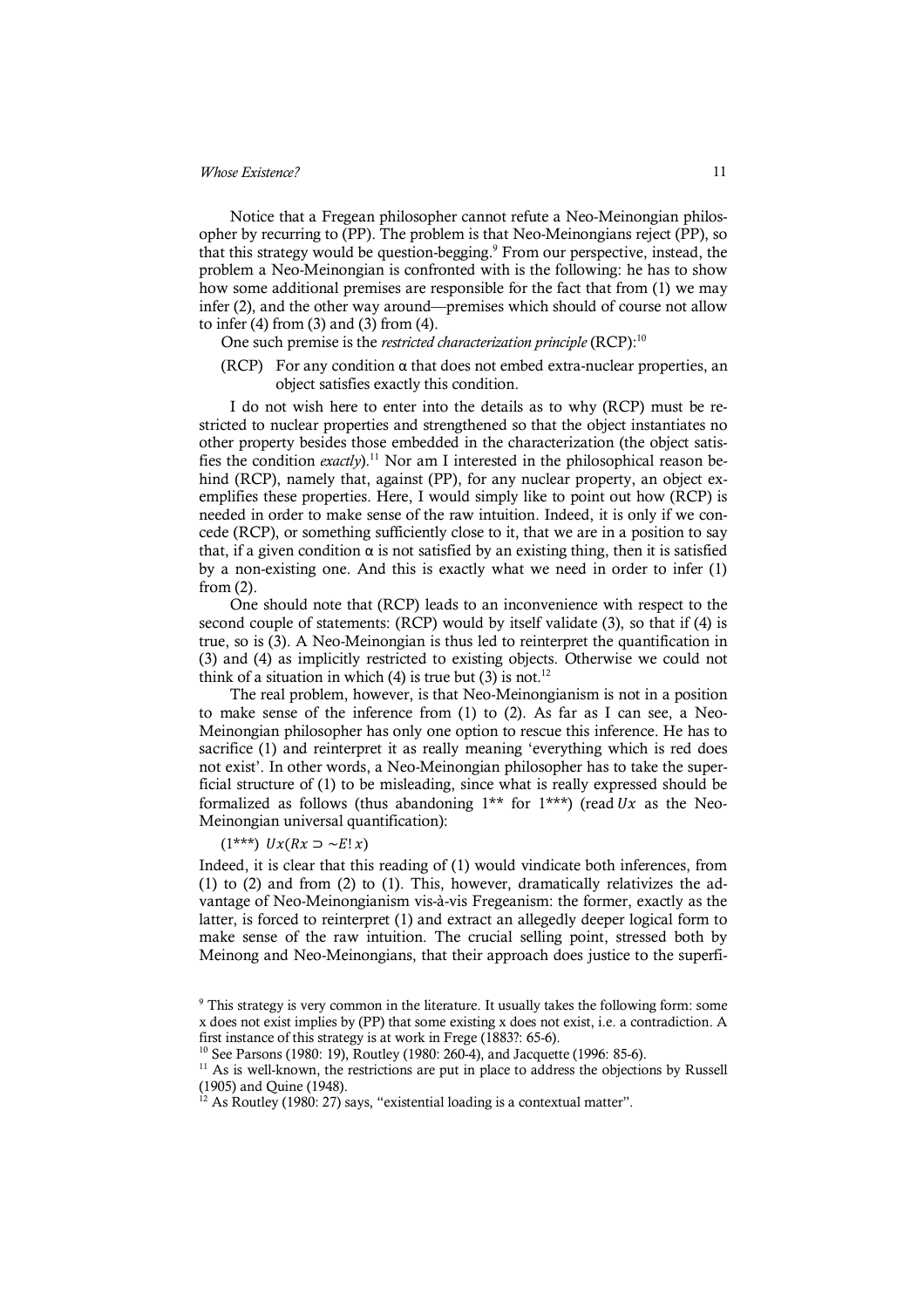cial grammatical structure of our language is, at least to some extent, jeopardized.

## *2.3 The Attempt at a Compromise: A Deflationary Account of Existence*

What should we do? Should we give preference to our intuition that predication implies existence and thus amputate (1) as contradictory? Or should we rather deem existence to be an almost perfectly ordinary discriminating property of objects and strongly revise our understanding of (1), so that its real meaning is captured by (1\*\*\*)? To me, both look like bad solutions: they both are Procrustean in the sense that they force us to amputate some statements (in the case of Fregeanism) or stretch them so as to make them almost unrecognizable (in the case of Neo-Meinongianism). (The reader will remember that the legendary bandit had two opposite ways of torturing his victims, either by amputating their limbs if they did not fit the Procrustean bed, or by stretching them if they did not fill it up.) In other words, neither of the two options is really in a position to do justice to the raw intuition. So, the question should rather be: is there really no better option?

My suggestion will be the following. We can avoid all amputations and reach a streamlined interpretation of the raw intuition by exploring a third possible explanation of existence. To wit, we should abandon the assumption, shared by both accounts, that existence has a nature which we may be searching for, be it that of a pleonastic or of a discriminating property. More generally, following Lewis (1970: 19), we should rather say that there is no connection between the notion of existence and any aspect of the world, be it a property or anything else. Instead, we should consider existence to be a redundant notion, whose meaning is entirely exhausted by the following *existence equivalence schema* (EES) and its negative counterpart, the *non-existence equivalence schema* (NES):

(EES) *n* exist(s) if and only if s*n*.

(NES) *n* do(es) not exist if and only if it is not the case that s*n*.

As the reader will have noticed, (EES) and (NES) follow the blueprint of the equivalence schemata of the deflationary account of truth and falsity:  $\langle p \rangle$  is true if and only if  $p$  and  $\langle p \rangle$  is not true (false) if and only if it is not the case that *p*. Not surprisingly, however, there are crucial differences. First, '*n*' should be understood as a variable for any particular quantified nominal expression, no matter whether in singular or plural form (e.g., 'something red' or 'some red things', respectively). Second, '*sn*' should be understood as a variable for the sentence which may be extracted from the nominal expression in question (e.g., 'something is red' or 'some things are red').<sup>13</sup> Finally, a further important difference is that (EES) and (NES) do not involve any metalinguistic shift: there is no device to name linguistic entities, be it sentences or propositions (the square brackets).

One may wonder at this point whether we may apply the equivalence schemata to existential statements with universally quantified nominal expres-

 $13$  How, then, are we supposed to interpret 'something exists' and 'something does not exist'? The sentence we may extract from 'something' may only be 'something is somehow' or 'something is of some kind'. Thus, (EES) and (NES) yield us, respectively, 'something is of some kind' and 'it is not the case that something is of some kind'. See below, section 5, for further discussion of this pair of statements.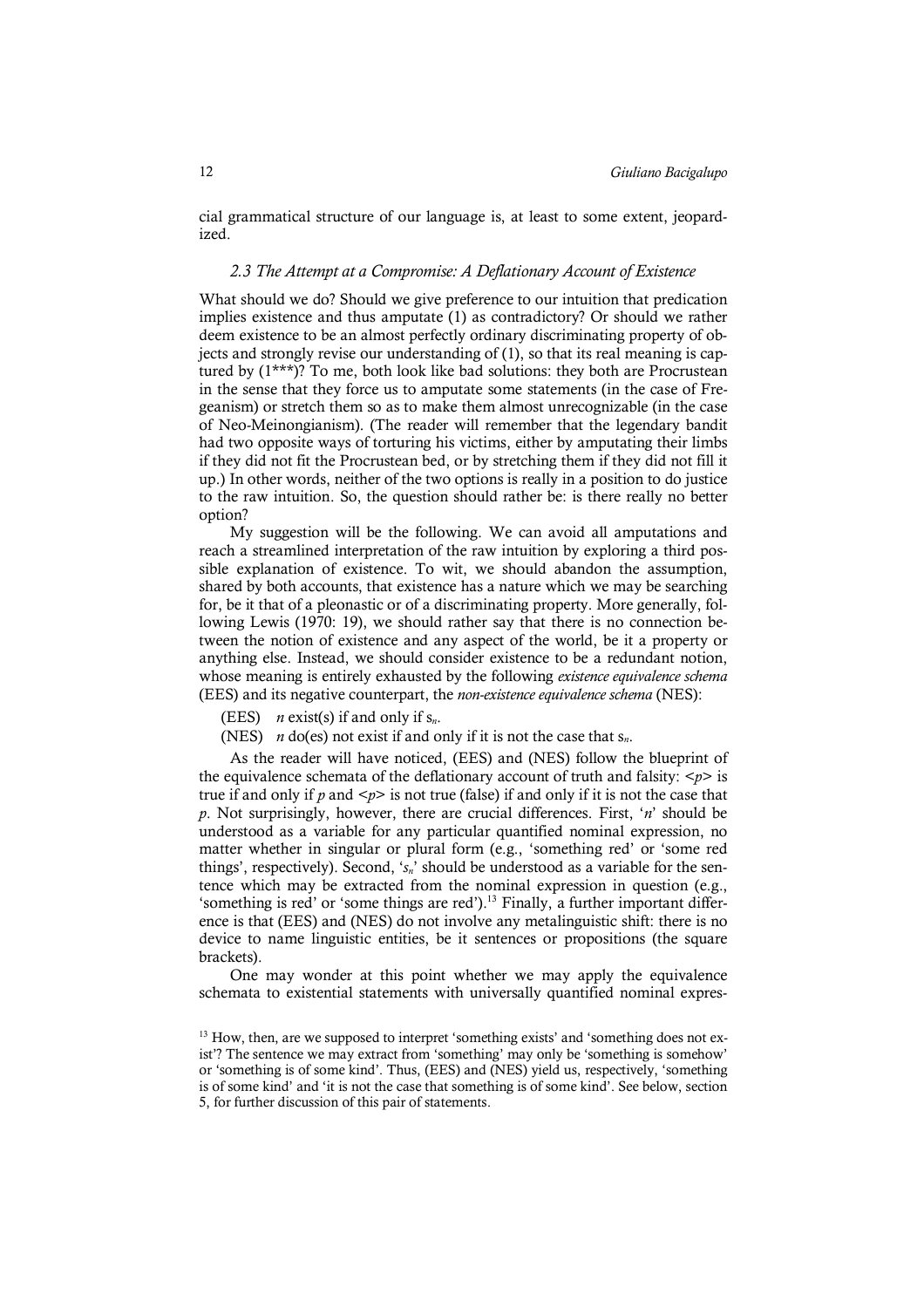sions such as 'everything red exists' or 'everything red does not exist'. These, however, strike me as ill-formed statements which no one really makes use of. As a descriptivist, moreover, I should point out that I am committed to the thesis that all existential statements with proper names may be cast as quantified statements (roughly put, from 'Pegasus exists' to 'something Pegasizing exists'), so that we do not need any special equivalence schema for such statements.<sup>14</sup>

A further remark is required. The equivalence relation I take to be expressed by (EES) and (NES) is neither an extensional, material one, nor a metaphysical, necessary one. Instead, it must be an analytical equivalence. Only from such a perspective may we say that there is no connection between the notion of existence and any aspect of the world, and that we are, instead, dealing with a redundant notion. Indeed, since nothing expresses a notion of existence on the right-hand side of the equivalence, we may say that the notion of existence is redundant on the left-hand side.

By way of clarification, let us apply (EES) and (NES) to 'something red exists' and 'something red does not exist' (i.e., (1)), respectively:

- (5) Something red exists if and only if something (is) red.
- (6) Something red does not exist if and only if it is not the case that something (is) red.

In both (5) and (6), 'something is red' is the sentence which may be extracted from the nominal expression 'something red' (I highlight this by putting the sentence-forming device, i.e., the copula, in parenthesis). The deflationist theory I propose is that there is nothing more to be said about existence than what (EES) and (NES) and their instantiations tell us.

Now, from the perspective of our line of reasoning, the crucial advantage of the deflationary account of existence which we have just proposed lies in the streamlined explanation of the raw intuition. Indeed, if we apply (EES) to (2) we get:

(7) It is not the case that something red exists if and only if it is not the case that something is red.

It follows thence that both (1) and (2) are equivalent with another since the application of (NES) to (1) and (EES) to (2) shows that they are both equivalent to a third, identical statement: 'it is not the case that something is red'. We have thus explained their mutual implication.

Another way to state the same point would be to say that (NES) reveals to us why (1) is not really a case of internal negation: (1) is really equivalent to a statement with external negation. One may indeed think of the syntactical predicate 'to exist' as a linguistic device to stress the external negation, in the case of negative statements, and to stress the absence of negation, in the case of affirmative statements. Yet nothing is really added to the content of the statement, since

<sup>&</sup>lt;sup>14</sup> As far as other natural language quantifiers different from the particular and universal ones are concerned, it seems to me that we may apply (EES) and (NES) to them as well. For instance, the quantified existential statement 'at least one red thing exists' would yield us by application of (EES) 'at least one red thing exists if and only if at least one thing is red'. Or, to take an example suggested by an anonymous reviewer of this paper, the quantified existential statement 'more tigers than lions exist' would yield us by application of (EES) 'more tigers than lions exist if and only if more things are tigers than lions'.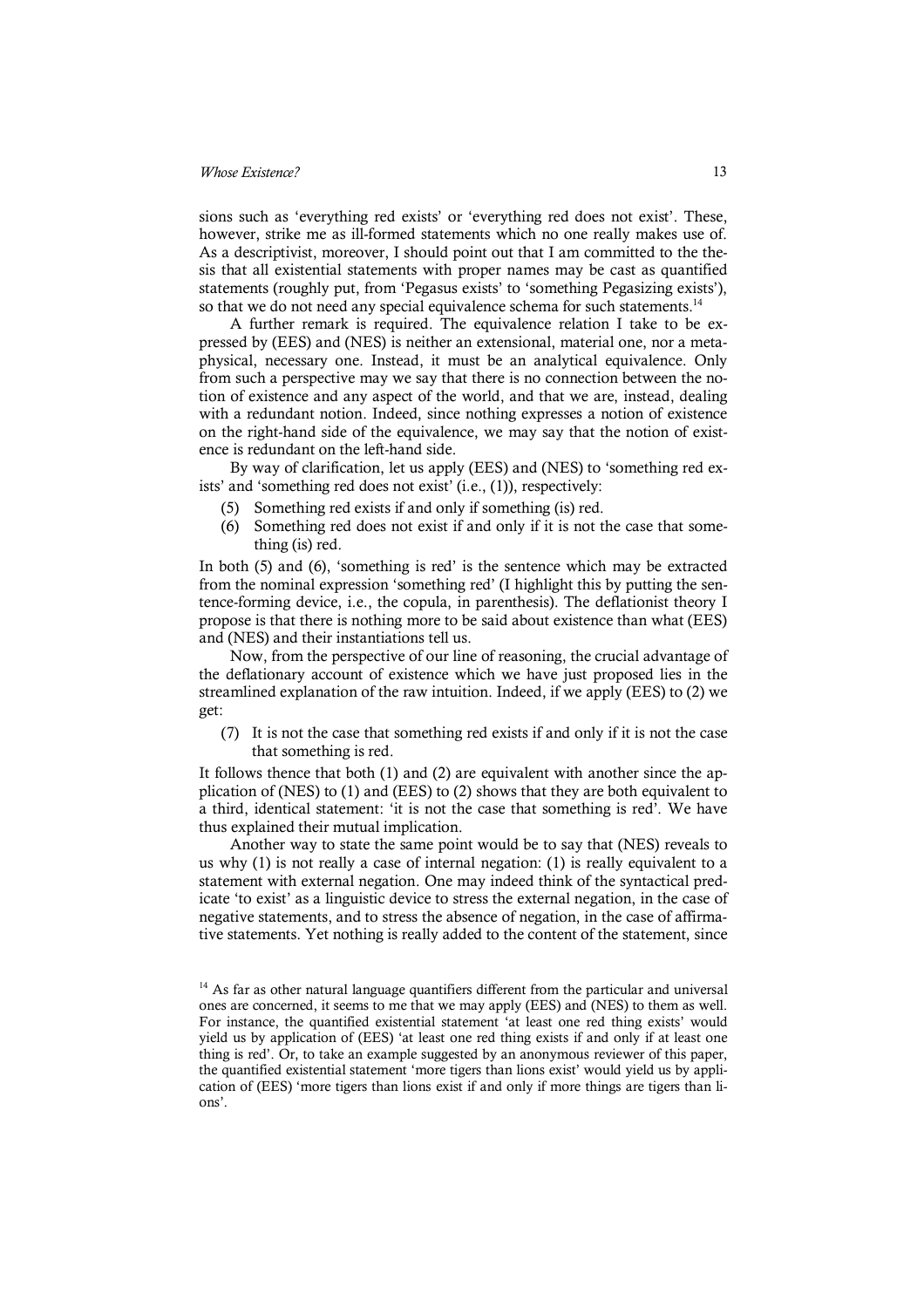the expression 'to exist' does not refer to a property or nature. This, moreover, is all we need in order to explain the different behavior of (3) and (4), since (3) really confronts us with an internal negation and a predicate which is not merely syntactical but actually adds something to the content of the statement.<sup>15</sup>

The crucial argument developed in this section may now be cast as a trilemma. Let us assume that we want to make sense of the raw intuition. The verb 'to exist' expresses a universal property, a discriminating property, or a redundant concept whose whole meaning is entirely captured by (EES) and (NES). If 'to exist' expresses a universal property, then we have to amputate (1) as contradictory. If 'to exist' expresses a discriminating property, then we have to stretch our language, for (1) can no longer be taken at face value and hides a universal quantification instead. Finally, if the meaning of 'to exist' is entirely captured by (EES) and (NES), then we need neither amputate nor stretch (1). Moreover, if the meaning of 'to exist' is entirely captured by (EES) and (NES), then we need not to revise the general rule according to which internal negation is not interchangeable with external negation, since (1) no longer constitutes a case of genuine internal negation. Furthermore, since I assume that (i) we neither want to amputate nor stretch our language, and (ii) we also have an interest in upholding the general rule that internal and external negation are not interchangeable, we should conclude that the meaning of the syntactical predicate 'to exist' is entirely captured by (EES) and (NES).

Let us now return to any qualms the reader may have with the raw intuition. To such a reader we may say that the deflationary account of existence we have just put forward is not essentially dependent upon endorsing the raw intuition. One may very well not share the intuition that (1) and (2) imply one another. They are, after all, problematic statements, where it is perhaps out of place to rely on intuitions to determine their entailment-relations. Rather, they are statements which should be interpreted in the light of a theory. But then again, even abstracting from the raw intuition, we still have an interest in following the deflationary account of existence. The reason is that going deflationist provides us in any case with a good compromise between Fregeanism and Neo-Meinongianism.

On the one hand, by going deflationist, we avoid the problem of Fregeanism highlighted by Neo-Meinongians: negative existentials of the form 'something such and such does not exist' are no longer contradictory. (I thus assume that we have at least an intuition about the non-contradictory character of such statements.) On the other hand, we equally avoid any Neo-Meinongian distinction between existent and non-existent objects and the epicycles which have to be coupled to this distinction, i.e., the target of the objections raised by Fregean philosophers. It is because the theory concedes something to both contenders that the deflationist approach to existence should be seen as a compromise.

<sup>&</sup>lt;sup>15</sup> The talk of existence as a merely syntactical predicate that adds nothing to the content of our statements clearly brings to mind both what Kant and Hume had to say about existence. And, indeed, it is tempting to consider both philosophers as defending a kind of deflationism (see Thomasson 2014: 191).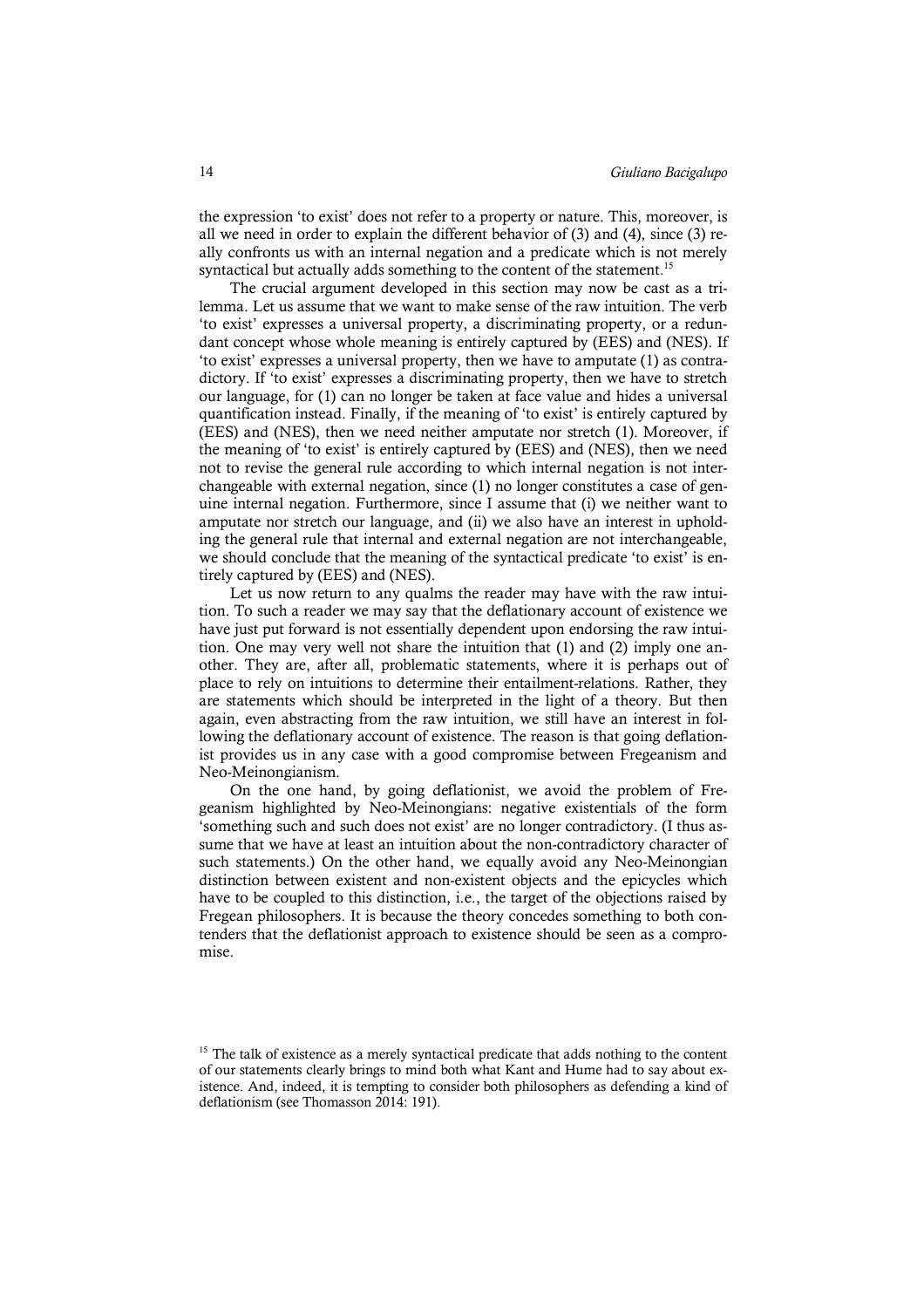#### 3. Other Raw Intuitions

As remarked at the end of the last section, I am persuaded that the deflationary account of existence is independent of a pre-theoretical endorsement of the raw intuition. But what I cannot and do not want to say is that the account is independent of any linguistic intuition: if the account is convincing, it has to be in conformity with other intuitions a given speaker may have. In other words, the application of (EES) and (NES) to existential statements in the vernacular should not lead to counterintuitive results. Or, at least, we must reach a kind of reflective equilibrium between our intuitions and the deflationary account of existence, so that some intuitions support the theory, while the theory itself should help establish other intuitions. In section 4, I address some (kinds of) existential statements which may seem, in this respect, especially problematic. In this section, however, I would like to draw attention to other intuitions which seem to support the theory. First, I am going to present the reader with a second raw intuition. Then, I am going to introduce a modal declination of the first raw intuition.

#### *3.1. A Second Raw Intuition*

Let us consider the following pair of statements:

- (8) Something round and square does not exist.
- (9) Something round does not exist.

Here it may very well be the case that the former is true and the latter is false (the implication goes only the other way round). Yet things are rather different with the following pair of non-existential statements:

- (10) Something round and heavy is not red.
- (11) Something round is not red.

Evidently, the former implies the latter: if (10) is true, so is (11).

How would the Fregean and the Neo-Meinongian approach deal with this further raw intuition? As with the previous one, Fregeanism and Neo-Meinongianism would lead, respectively, to an amputation and stretching of our language. If we follow the Fregean approach, we would simply have to amputate statements such as (8) and (9). If we follow Neo-Meinongianism, on the other hand, we should stretch (8) to 'everything round and square does not exist'. In this case, the inference to (9) would clearly not be allowed. If we follow the third way, instead, we may rescue all our intuitions about these statements and at the same time provide an explanation for the alleged bad behavior of existence. The application of (NES) to (8) and (9) yields us (12) and (13), respectively:

- (12) Something round and square does not exist if and only if it is not the case that something (is) round and square.
- (13) Something round does not exist if and only if it is not the case that something (is) round.

We may now spell out the reason as to why (8) does not imply (9). As a look at the right-hand side of (12) and (13) will show, the reason is that the falsity of a conjunction does not imply the falsity of the conjuncts. Thus, we have once more seen how the deflationary view of existence fares better than Fre-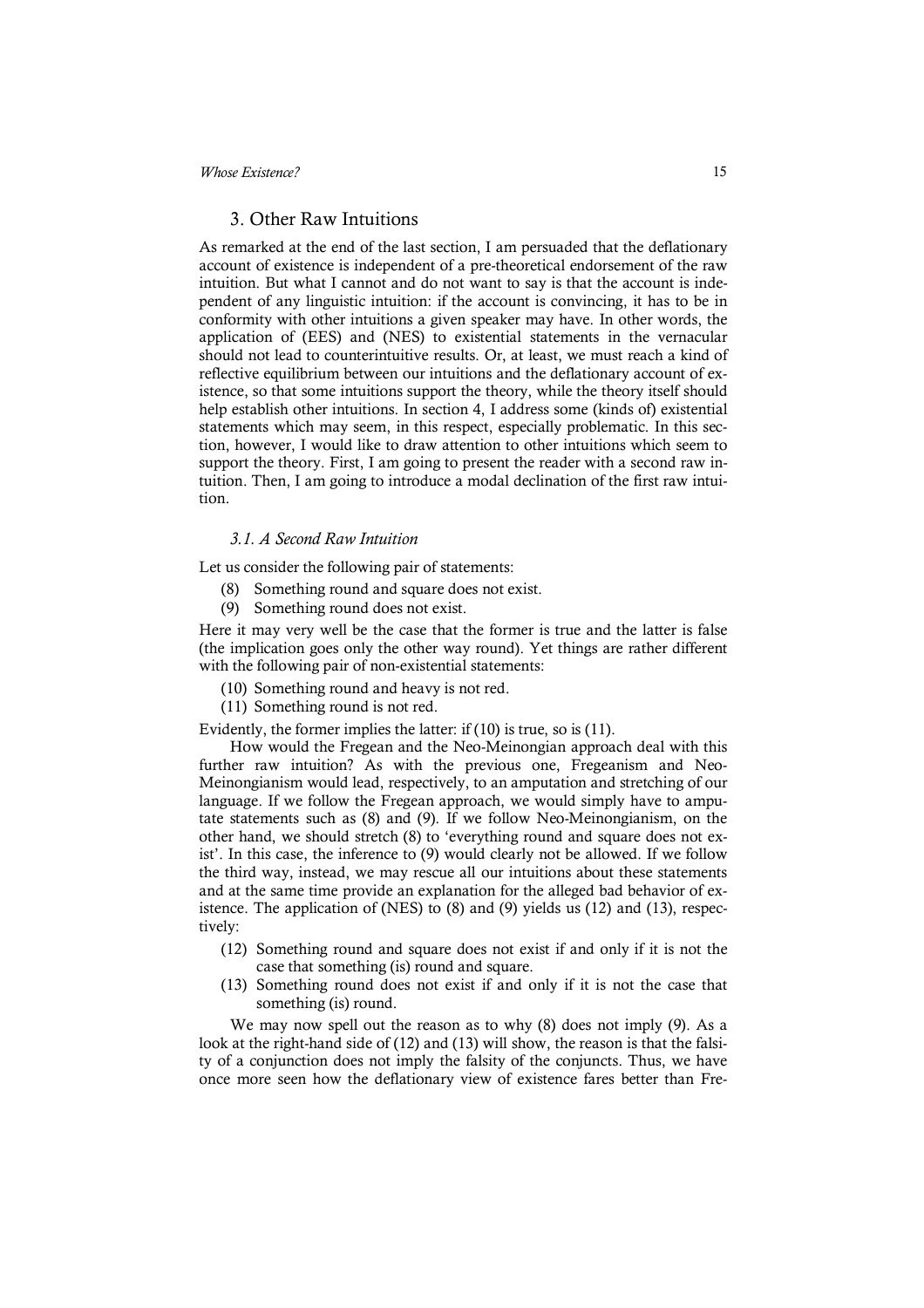geanism and Neo-Meinongianism in, as it were, cashing out a pre-philosophical linguistic intuition.

#### *3.2. The Modal Raw Intuition*

The time has come to turn to the more complex case of modal existential statements, i.e., statements that involve both the verb 'to exist' and a modal notion. Some philosophers maintain that these kinds of existential claims are the most challenging (think of Moore's 'this might not exist'). In the present section, I would like to focus on a modal version of the raw intuition. First, let us consider a couple of existential modal statements:

- (14) Something that might be red does not exist.
- (15) It is not the case that something which might be red exists.

As with the non-modal version of the raw intuition, we may again say that at least some of us share the intuition that there is a strong connection between (14) and (15): they mutually imply one another. Notice, moreover, that this would not be the case if we were dealing with something other than existence, and more precisely what everyone would consider a garden-variety property:

(16) Something that might be red is not round.

(17) It is not the case that something which might be red is round.

Everyone would agree that the truth of (16) would simply have no relevance whatsoever for the truth or falsity of (17), and *vice versa*. I am aware of the fact that this second intuition (the difference in behavior of (14) and (15) *vis-à-vis* (16) and (17)) is perhaps even more problematic than the first one: fewer readers are probably going to share it. Yet, as in the case of the first raw intuition, I kindly ask the reader who does not share this intuition to play along until the end of this section. Now, once more, the question we should ask ourselves is the following: why is it the case that in (14) internal negation is interchangeable with the external one?

The dilemma we are facing takes the following form. One option would again be to get rid of such oddities. This would be the path chosen by a Fregean philosopher. Or, more precisely, this would be the path of actualism, i.e., the modal declination of Fregeanism. As it happens, if we formalize (14) and apply the Fregean definition of existence, we will be stuck with a contradiction (let us assume a possible-worlds semantics with constant domains and no restriction on the accessibility relations between worlds):

 $(14^*)$  ∃ $x$ ( $\&$  R $x \wedge \neg E! x$ )

An actualist could only make sense of (15), even though he would consider it partially redundant:

 $(15^*) \sim \exists x (\& Rx \wedge E! x)$ 

Again, as in the non-modal setting, a Fregean philosopher has two available strategies: he may either say that (14) is contradictory and should therefore be amputated from our language. Or he may say that (14) is just a misleading formulation of the logical form (15\*).

What would the Neo-Meinongian alternative look like? According to Neo-Meinongianism, (14) is no longer a contradiction since it may be formalized as (14\*\*) with a non-existentially loaded quantification and a discriminating property of existence: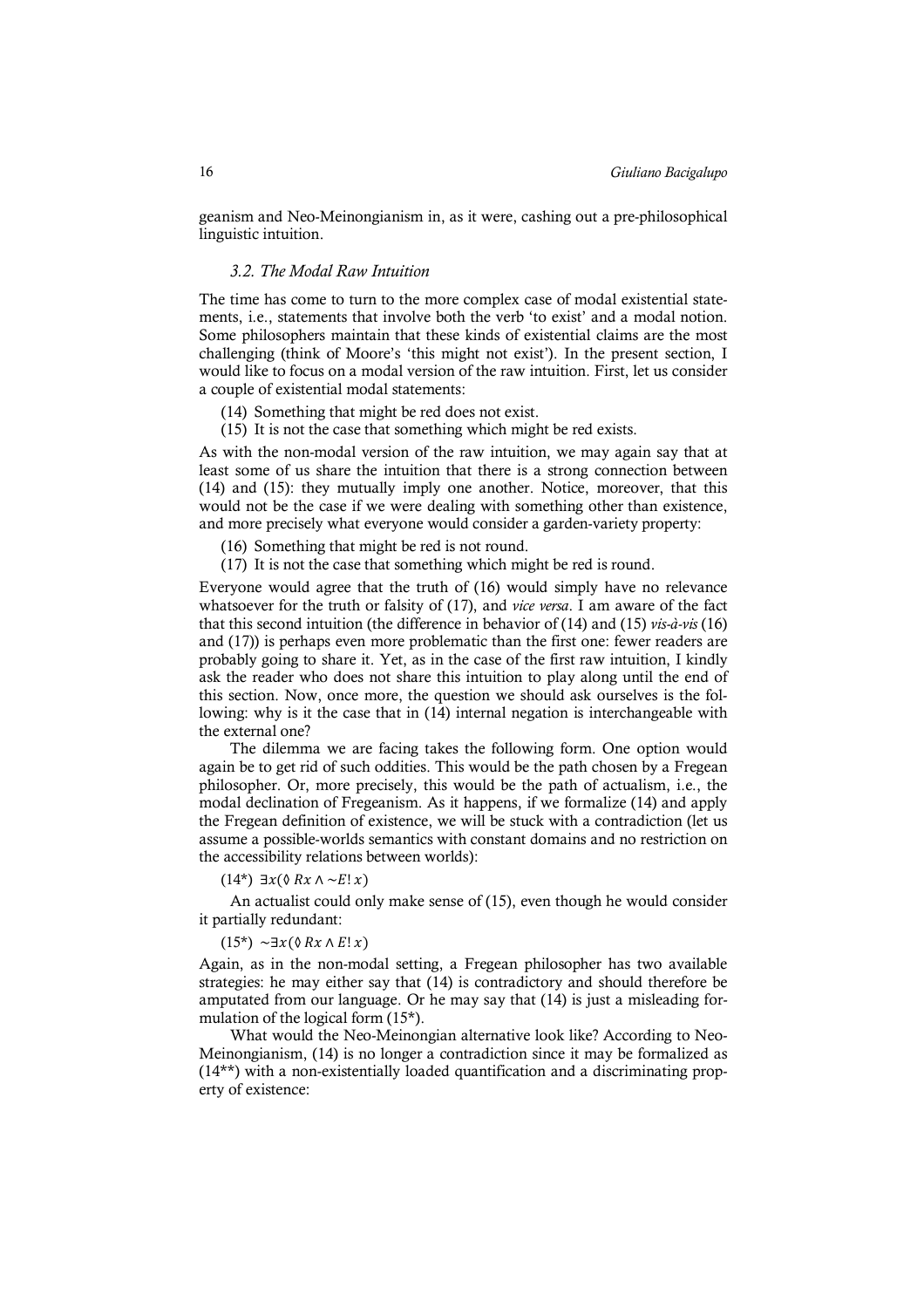$(14^{**})$   $Px$  ( $\&$   $Rx$   $\wedge \neg E!x$ )

Furthermore, (15) and its formalization as (15\*\*) would no longer be redundant:

 $(15^{**}) \sim P_{\mathcal{X}}(\mathcal{N} R \mathcal{X} \wedge E | \mathcal{X})$ 

But how can Neo-Meinongianism vindicate the fact that (14) and (15) mutually imply one another? If we start again by focusing on the inference from (15) to (14), we may see how (RCP) would again validate the inference. However, we may notice that in a modal setting we do not need such a strong principle. Most crucially, once such a principle is introduced, we would also have to grant the inference from a statement such as (18) to (19):

(18) It is not the case that something that could be a round square exists.

(19) Something that could be a round square does not exist.

This consequence may be unwelcome since it would introduce *impossibilia* in our modal logic. A Neo-Meinongian such as Routley would have no qualms with them (see Routley 1980: 83-95). But others may. Hence, in a modal setting, we may prefer to avoid any (RCP) and endorse possibilism: The inference from (15) to (14) is granted from the plain rationalist assumption that for every consistent set of modal properties we have an object that corresponds to it.

As in the non-modal setting, however, the real problem for Neo-Meinongianism or possibilism is the direction of inference from (14) to (15). True, the same option would of course be available as in the non-modal setting, namely reinterpreting (14) as meaning 'everything that might be red does not exist'. This, of course, would lead to abandoning the straightforward  $(14**)$  in favor of (14\*\*\*):

#### $(14***)$   $Ux(\Diamond Rx \supset \neg E!x)$

Thus, the Neo-Meinongian (as well as the possibilist) is again forced to sacrifice (14), or more precisely, he has to stretch it to the point that it is no longer recognizable.

Having thus introduced the modal raw intuition and explained the challenge it poses to both Fregeanism and Neo-Meinongianism (or to actualism and possibilism), the stage is set for introducing the deflationary view of existence. The reader will have probably already guessed the thesis that I am going to put forward: the inferences which are at stake in statements about actual existence can easily be accounted for as soon as we apply our equivalence schemata. We thus may move away from (14) and (15) on to, respectively, (20) and (21):

- (20) Something which might be red does not exist if and only if it is not the case that something might be red.
- (21) It is not the case that something which might be red exists if and only if it is not the case that something might be red.

The mystery as to how internal negation is interchangeable with external negation is now easily dispelled. As in the previous case, the predicate 'to exist' does not express any property or nature. Rather, it may be considered a stylistic device to stress negation in the case of negative statements, or, alternatively, the absence of negation in the case of affirmative statements. This, again, is the crucial difference between existence and roundness: (16) is a genuine instance of internal negation. The advantages of the deflationist approach to existence may thus be confirmed in the modal setting too: as soon as we abandon the premise that the verb 'to exist' really expresses a property or a nature, there is no longer any need to amputate or stretch our language.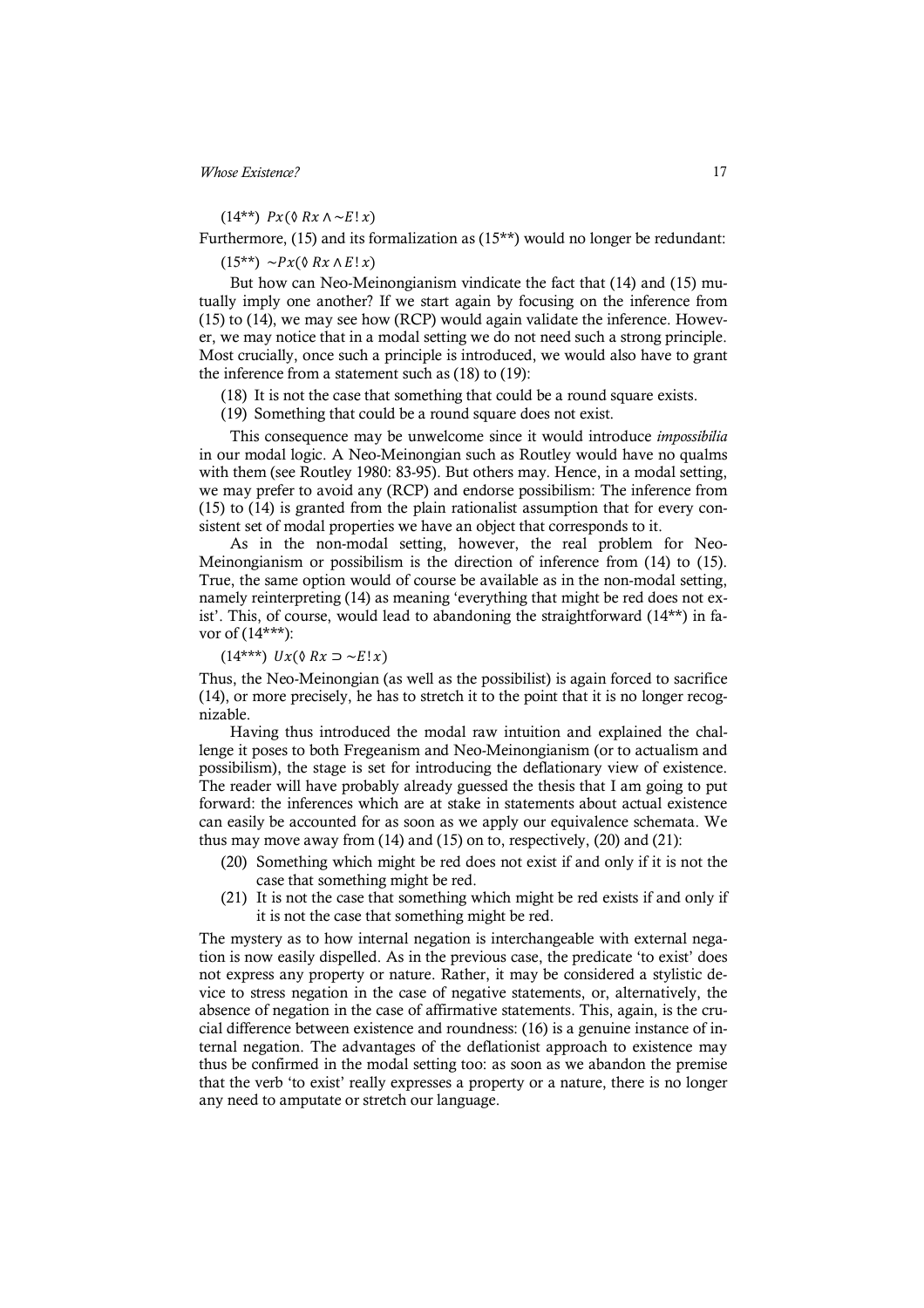But what if the reader does not share the modal raw intuition? As with the non-modal raw intuition, I would argue that he still would have an interest in endorsing the deflationist approach. The reason is that going deflationist provides—once again—a good compromise between the modal cousins of Fregeanism and Neo-Meinongianism: namely, actualism and possibilism. On the one hand, we avoid the problem of actualism that negative existentials of the form 'something which might be such and such does not exist' become contradictory (I thus assume, with Moore, that we have at least an intuition about the non-contradictory character of such statements). On the other hand, we equally avoid the possibilist distinction between existent and non-existent objects and the problems which are coupled to this distinction. Thus, the reader who were to choose this perspective may accept the entailment relations between (14) and (15) in the light of this theory and without having to rely on blind intuitions.

It is worth noticing that the line of reasoning just presented may be declined in tensed contexts as well. Here we would have to say that the statement 'something that was red does not exist' and 'it is not the case that something that was red exists' intuitively imply one another (or, more prudently, one might have an intuition to this effect). Then, the same line of reasoning would lead us to deflationism, regardless of worries we might have about the intuition in question. Deflationism about existence thus opens the path for a compromise between the tensed declinations of Fregeanism and Neo-Meinongianism, i.e., what are sometimes labeled, respectively, as presentism and contingentism.

#### 4. Intentional Statements

Intentional statements give rise to two well-known puzzles: failure of substitutivity of co-referring terms and failure of existential generalization. However, both puzzles are linked to the assumption that there are such things as genuine singular statements in our language. And, since in this paper I am abstracting from singular statements, I will set these two puzzles aside. The challenge raised by intentional statements in the present context is thus a different one and has rather to do with the distinction between *de re* and *de dicto* readings. More precisely, if it can be shown that we have *de re* intentional statements about nonexistent objects, this would imply that Neo-Meinongians are right after all: the class of objects may be divided into two classes, namely, existent and nonexistent ones.

Let us first consider a couple of intentional statements involving the notion of belief:

- (22) Meinong believes that something is a golden mountain.
- (23) Meinong believes that something which is a golden mountain does not exist.

One should add that both (22) and (23) are true: historically, Meinong really held those beliefs. Now, Neo-Meinongianism would provide us with a *de re* interpretation of these two intentional statements. Not only (22) and (23) are true, but also (24):

(24) Something is such that Meinong believes that it is a non-existent golden mountain.

A Fregean philosopher, however, would clearly resist such an interpretation. To him, Meinong's belief described in (23) is inconsistent in that it implies by (PP)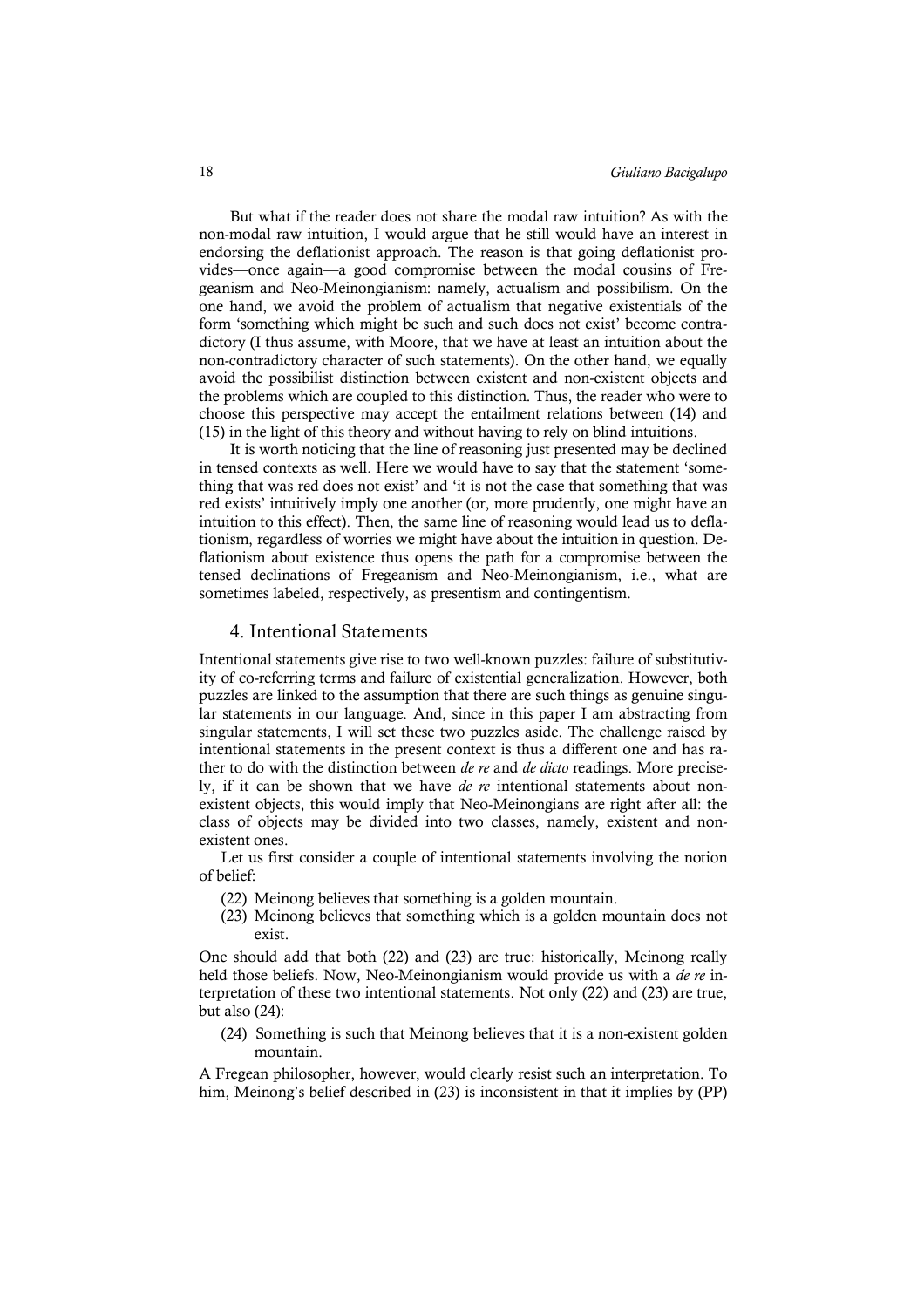that there is something which is a golden mountain and does not exist. Similarly, Meinong's belief in (22) is interpreted as false: it is not true that there is something which is a golden mountain. Thus, even though (22) and (23) are true, this does not mean that (24) is true, as well. Or, in other words, we should reject the *de re* reading.

The deflationist view of existence, finally, is more generous towards Meinong and Neo-Meinongianism because it avoids any reference to (PP). The belief in (23) is not inconsistent. Nevertheless, the belief in (23) contradicts the belief in (22) for the very reason that to say that a golden mountain does not exist is, by (EES), tantamount to saying that it is not the case that something is a golden mountain. Thus, the deflationist view of existence allows for a different, more lenient, diagnosis of Meinong's inconsistency. This diagnosis, however, does enough work to block the *de re* reading of the intentional statements in question: (22) is not about a golden mountain because Meinong's belief that something is a golden mountain is false, and (23) is not about a golden mountain even though Meinong's belief that a golden mountain does not exist is true. 16

But let us turn to a more challenging example of intentional statements: <sup>17</sup>

(25) Meinong imagines a golden mountain.

This intentional statement I take to be equivalent to (26):

(26) Meinong imagines that something is a golden mountain.

The reason why imagination is more challenging than belief is that in this case it seems that something really is a golden mountain, namely what is imagined by Meinong. Does Meinong not have a golden mountain, as it were, 'in front of his eyes' while imagining it? Moreover, since we all assume that golden mountains do not exist, it seems that we have provided a scenario in which both (27) and (28) are true:

- (27) Something is a golden mountain.
- (28) A golden mountain does not exist.

Or, in other words, it appears that we are forced to accept a *de re* reading of the intentional statement in question. This may be seen as a decisive argument for Neo-Meinongianism and thus a refutation of the view defended in this paper.

Nevertheless, are we sure we know enough about imagination to draw such a conclusion? For one, the following alternative interpretation deserves to be considered: imagination may be nothing else than the ability of our mind to mimic the perception of something. From such a perspective, one should rephrase (26) as (29):

(29) Meinong's mind mimics the perception of a golden mountain.

This seems to be a rather plausible explanation of imagination, which does not require it to be about non-existent mountains. Instead, what is required is simply

<sup>&</sup>lt;sup>16</sup> The same applies to Meinong's belief that a golden mountain is golden since this implies the belief that something is a golden mountain. This belief is not about a golden mountain either, because it is false. (Of course, Meinong's belief would turn out to be true if interpreted hypothetically: if something is a golden mountain, then it is golden.)

<sup>&</sup>lt;sup>17</sup> The example is equivalent to the one by Priest (2008b: 296) of John imagining an ugly monster. Priest considers such examples to be crucial evidence in favor of Neo-Meinongianism.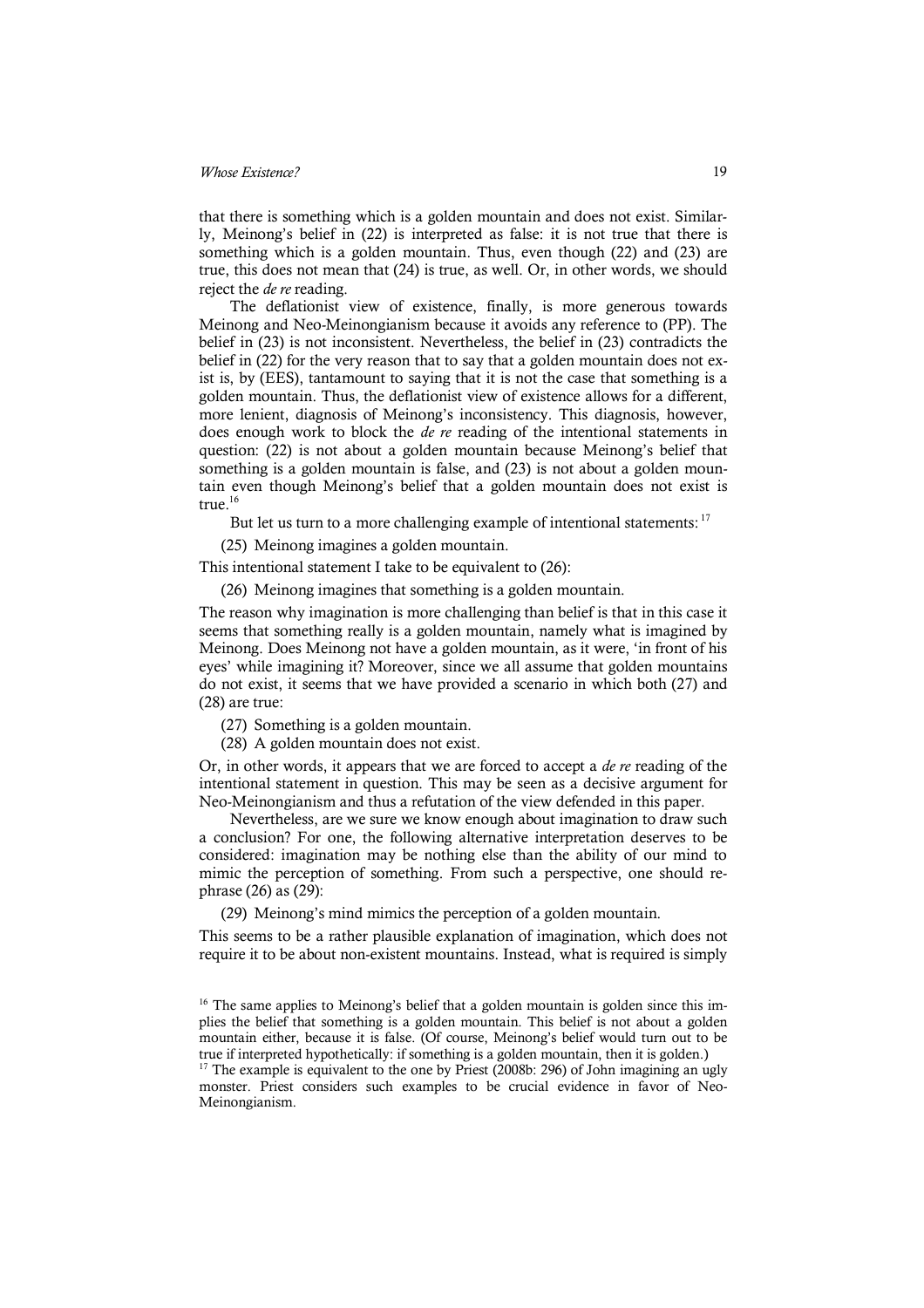a sensory experience produced by Meinong's mind that mimics the experience he would have if he saw a golden mountain. Notice, moreover, that one may very well say that something is such that Meinong imagines it to be a golden mountain (thus, we may provide a *de re* reading). However, it is not really the case that it is a golden mountain. In fact, it is just an imitation of it.

The same strategy may be applied to intentional statements of desire. Crane (2013: 131-33) discusses the following example:<sup>18</sup>

(30) I desire an inexpensive bottle of Burgundy.

Since we would all agree that inexpensive bottles of Burgundy do not exist, we would again have an argument that allows us to regard existence as a discriminating property of objects. Yet, again, this conclusion may be too hasty. Indeed, it seems plausible to interpret desires as mental states that need to be grounded in imagination or perception: I desire things that I imagine or perceive and which—while being imagined or perceived—are accompanied by pleasurable feelings. If, then, we apply the same interpretation of imagination that was sketched above, we see how statement (30) does not imply any relation to a nonexistent inexpensive bottle of Burgundy. To the contrary, what (30) implies is merely a mental event that mimics the perception of an inexpensive bottle of Burgundy.

Someone may object that this strategy, even if it may be effective in the case of imagination and desires, cannot be applied to other kinds of intentional statements. It clearly cannot be applied to the following example (I am considering a variation on this very common example, which does not suppose according to the approach endorsed throughout this paper—that Ponce de Leon searched for a definite object):

(31) Ponce de Leon searched for a fountain of youth.

This, and similar examples, however, I take to be rather unproblematic. Every time we search for something, we are simply trying to establish a truth about something: namely, where it is. $^{19}$  And, of course, in order to ask ourselves where something is, we have to believe or at least assume this something to be such and such. To return to our example, (31) implies that the famous Spanish explorer believed or assumed that something had the property of being a fountain of youth and that he was simply trying to figure out the truth about another statement: namely, the statement about its exact location. And since both the belief and the assumption that something is a fountain of youth are false, there is no reason to give a *de re* reading of (31). Thus, as far as intentional statements such as (31) are concerned, we should not be misled by the superficial analogy with, for instance, the statement 'John kicks a ball'. Instead, we should pay attention to what we mean by the verb 'to search'.

I would like to stress that in the present section I have not argued for a specific account of imagination, desiring, searching and so forth. What I have tried to point out is simply how certain interpretations are *prima facie* plausible and al-

<sup>&</sup>lt;sup>18</sup> What follows may also be easily applied to intentional statements about fear, where fear may be understood in an analogous way to desires: we fear things that trigger certain feelings when we imagine or perceive them. Examples of intentional statements involving the notion of fear are discussed by Routley (1980: 35-37).

 $19$ <sup>19</sup> This approach follows a suggestion by Montague (1969: 175), who regards 'to seek' as abbreviating 'trying to find'.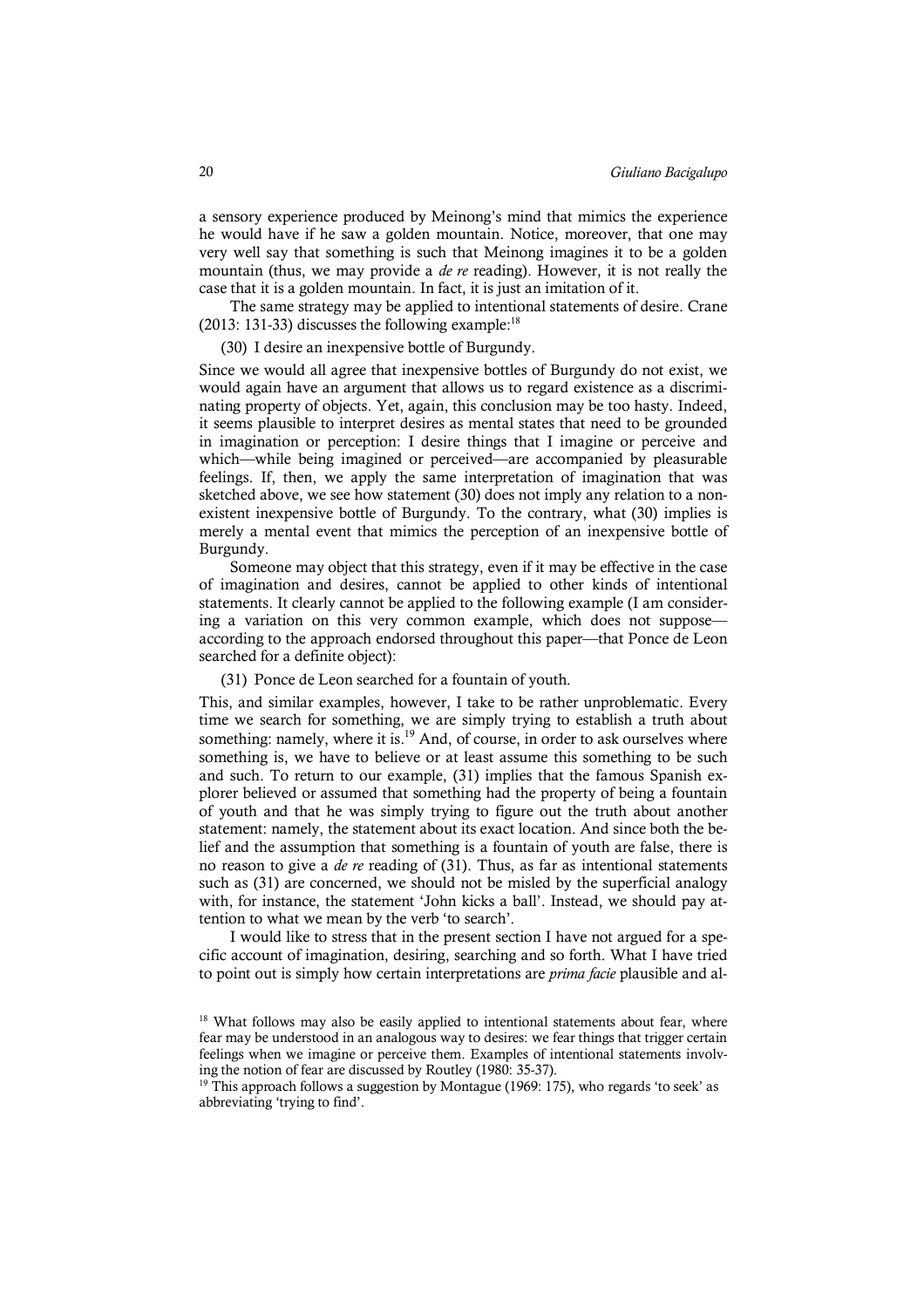low us to uphold the deflationist view of existence. At the same time, it is crucial to highlight how the above given analyses of intentional statements do not rely on (PP) and thus (a) do not fall together with a Fregean approach and (b) are not question-begging with respect to Neo-Meinongianism.

#### 5. Deflationism and Meta-Ontology

As addressed at the beginning of the paper, Thomasson (2014) recently defended a version of deflationism about existence, which, moreover, she links to a quietist approach to some ontological debates, such as for instance the existence of numbers. In this section, I would like to draw attention to some crucial differences between the version of deflationism I am advocating and Thomasson's. These differences, however, should not hide the common ground between Thomasson's deflationism and mine: we both share the anti-metaphysical stance according to which it is pointless to search for any deep nature of existence.

If we focus on the theory itself, Thomasson's deflationist approach to existence is characterized by establishing a strong link to deflationism about the semantic notions of truth and reference: "the concepts of truth, reference, truth-of, and existence are all interlinked by trivial rules, and deflationisms about any of these notions stand or fall together" (Thomasson 2014: 198). More precisely, Thomasson sees a strong link between the notion of existence and the notion of reference, which she ties by means of the equivalence schemata  $\leq n$  refers if and only if n exists' and  $\langle P \rangle$  refers if and only if Ps exist' (whereby 'n' stands for any singular term and 'P' for any general term different from existence). Then, via the notion of reference, the notion of existence may be tied to the notion of truth to form what Thomasson labels as a "conceptual circle".

The kind of deflationism defended in this paper is, by contrast, independent of deflationism about truth and reference, which of course may be seen as an advantage (if you are a deflationist about truth and reference) or a drawback (if you are not). In addition, the semantic notions of reference and truth are simply not part of the picture I have presented. This strikes me as a clear advantage of the approach I am defending. In fact, we all have a fairly good understanding of existential claims, but only philosophers are familiar with the semantic notion of truth and, especially, reference.

Turning to the meta-ontological implications, Thomasson (2014: 204-206) explicitly develops her brand of deflationism as providing us with a path to "easy ontology". According to this perspective, some ontological questions may be solved by looking at the world. For instance, to know whether red things exist, we have to rely on our conceptual competence and see whether the concept red refers to anything, i.e., whether we have instances of red things. Furthermore, other, less trivial, ontological questions such as the one targeting the existence of numbers, should be seen as trivial inferences from uncontroversial truths, which do not involve the concept at issue (for instance, from 'there are three cups on the table' to 'the number of cups on the table is three'). Thomasson, thus, broadly follows in Carnap's (1950) footsteps and draws a distinction quite close to the one between internal and external questions to a given conceptual framework.

The deflationism defended in this paper, by contrast, is not motivated by and does not have this kind of meta-ontological implications. True, I would agree that in order to assess the question as to whether red things exist we have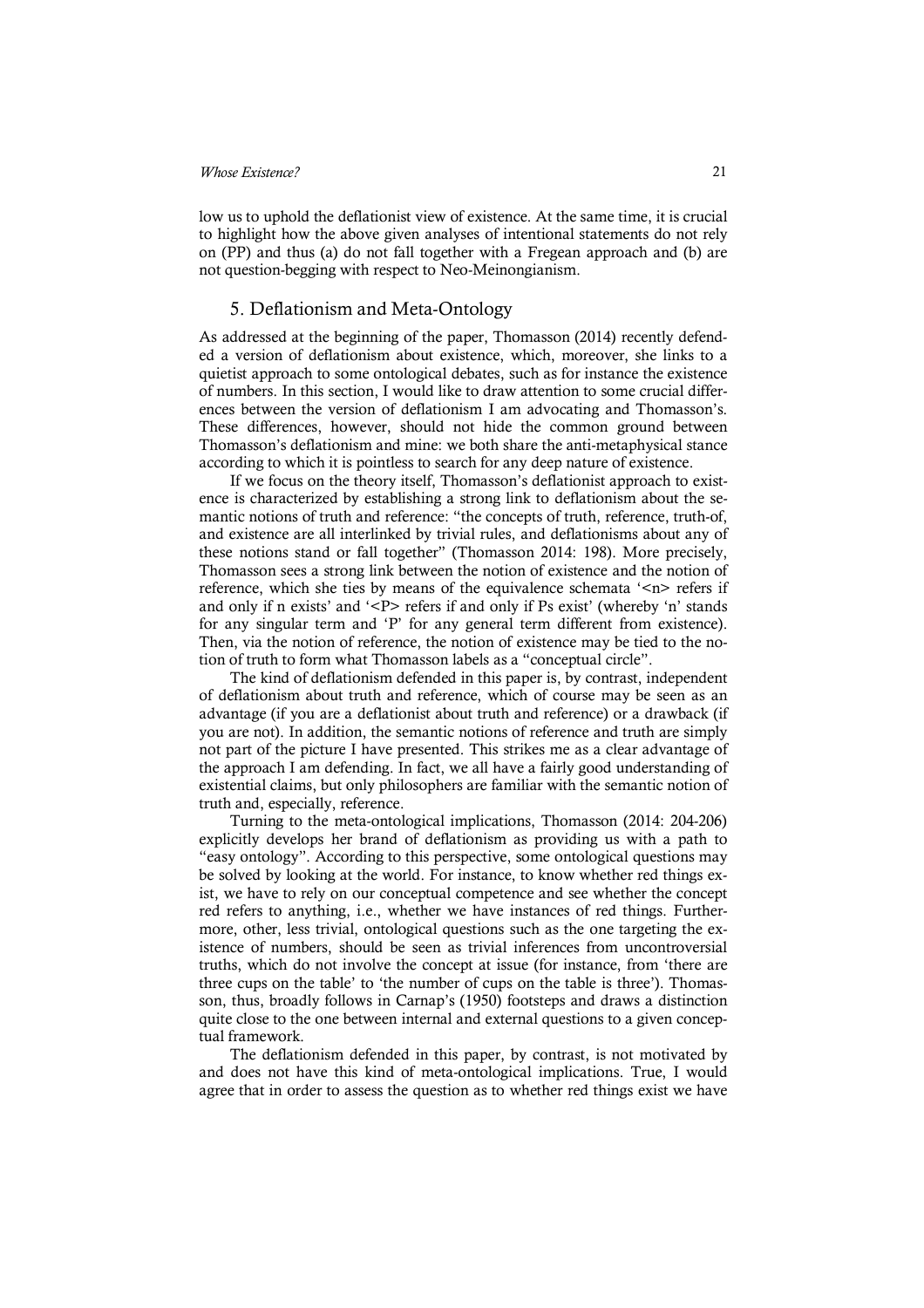to look at the world (notice, though, that I am not bringing into play the notion of reference). But when, for instance, numbers are taken into consideration, the theory defended here does not prescribe any procedure. We may only say—via the application of (EES)—that something which is a number exists if and only if something is a number. The question whether some things are numbers, however, remains open and a legitimate object of ontological dispute.

What, however, is clearly ruled out by the deflationist view of existence defended here is both a Fregean and a Neo-Meinongian approach to ontology. The answer to the question which defines ontology, namely 'what exists?', should neither be 'everything' nor 'the things which happen to have the property of existing'. These are signs of a misunderstanding of the question. Instead, in order to understand the ontological question correctly, we must look at possible answers to it, as for instance in 'something red exists' or 'numbers exist'. All these answers tell us that something is somehow or of some kind (red, number, etc.). Thus, what the question of ontology really means is: what is of what kind? This should be seen as the result of the application of (EES): we have answered the question as to what exists if and only if we have answered the question as to what is of what kind (in other words, the sentence that has to be extracted from the subject 'what' is 'what is of what kind?'). And, if the outcome of such an investigation is that nothing is of any kind, we may move to the nihilist claim that nothing exists, or, equivalently, that it is not the case that anything exists; if, on the other hand, at least something is of some kind, we may confidently state that at least something exists (in other words, the sentence that has to be extracted from the bare subject 'something' is 'something is of some kind').<sup>20</sup>

#### 6. Conclusions

In the present paper, I have outlined a possible deflationist compromise between Fregeanism and Neo-Meinongianism. According to this approach, the two archenemies are both right in their mutual criticisms: existence is neither a universal nor a discriminating property of objects. The reason is that we should simply abandon the assumption according to which existence is a notion that adds something to the content of a statement. Meinong (1904) is famous for having talked about a prejudice in favor of existence, by which he meant the prejudice according to which the only proper objects of scientific enquiry are existent objects. This paper, on the other hand, has argued against a different kind of prejudice in favor of existence, namely that the verb 'to exist' and its cognates express a substantive notion.<sup>21</sup>

<sup>&</sup>lt;sup>20</sup> See above, footnote 14. These considerations lead to the following interpretation of (PP): 'if something instantiates a property, then this something exists' yields us, by application of (EES), 'if something instantiates a property, then this something is of some kind'. According to this interpretation, (PP) is certainly true but rather vacuous.<br><sup>21</sup> This paper is a strongly revised version of chapters 10, 11 and 13 of my PhD thesis

<sup>(</sup>Bacigalupo 2015). I would like to thank the members of the Jury Arkadiusz Chrudzimski, Claudio Majolino, Francesco Orilia, Juan Redmond and, especially, my supervisor Shahid Rahman for their helpful comments and remarks. I am also very grateful to the audience of the SIFA conference in L'Aquila (3-5 September 2014), where I had the pleasure to present an ancestor of this paper. Finally, I would like to thank the two anonymous reviewers for their careful reading and comments.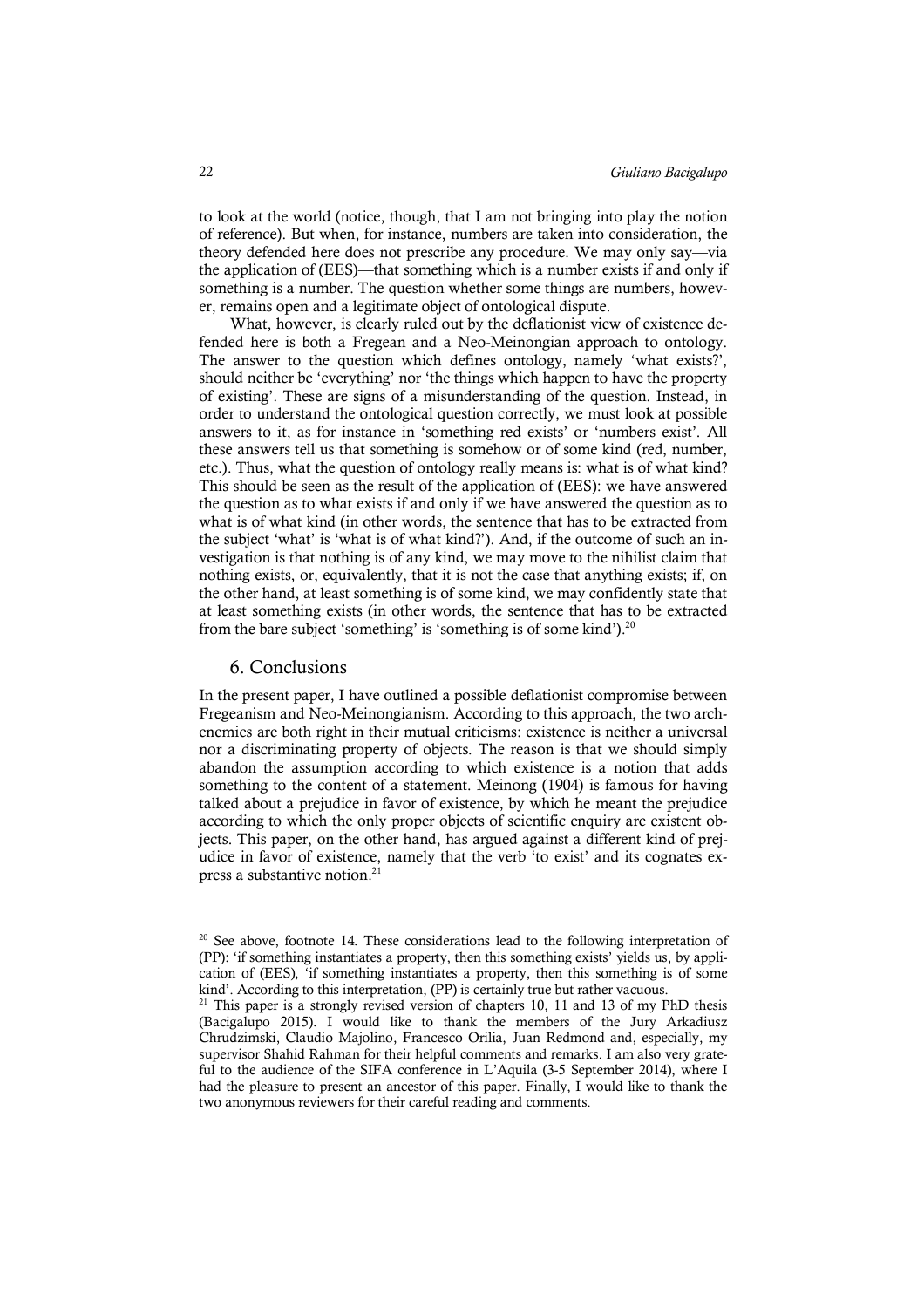#### References

Bacigalupo, G. 2015, *A Study on Existence* (PhD Thesis), Université de Lille 3.

- Bourget, D. and Chalmers, D. 2014, "What Do Philosophers Believe", *Philosophical Studies*, 170/3, 465-500.
- Branquinho, J. 2012, "What is Existence", *Disputatio*, 34/4, 575-90.
- Carnap, R. 1950, "Empiricism, Semantics, and Ontology", *Revue International de Philosophie*, 4, 20-40; reprinted in *Meaning and Necessity*, 2nd edn., Chicago: University of Chicago Press, 1956, 205-21.
- Crane, T. 2013, *The Objects of Thought*, Oxford: Oxford University Press.
- Frege, G. 1883?, "Dialog mit Pünjer", unpublished during Frege's lifetime; repr. in Hermes, H., Kambartel, F. and Kaulbach, F. (eds.), *Nachgelassene Schriften*, Hamburg: Felix Meiner, 1969, 60-75; transl. by P. Long & R. White as "Dialogue with Pünjer on Existence", in Hermes, H., Kambartel, F. and Kaulbach, F. (eds.), *Posthumous Writings*, Oxford: Blackwell, 1979, 53-67 (references to the page numbers of the English translation).
- Hintikka, J. 1966, "On the Logic of Existence and Necessity I: Existence", *The Monist*, 50, 55-76.
- Horgan, T. 2007, "Retreat from Non-being", *Australasian Journal of Philosophy*, 84, 615-27.
- Lewis, D. 1970, "General Semantics", *Synthese*, 22, 18-67.
- Lewis, D. 1990, "Noneism or Allism?", *Mind*, 99, 23-31.
- Lycan, W. 1979, "The Trouble with Possible Worlds", in Loux, M.J. (ed.), *The Possible and the Actual*, Ithaca (NY): Cornell University Press, 274-316.
- Jacquette, D. 1996, *Meinongian Logic. The Semantics of Existence and Nonexistence*, Berlin-New York: de Gruyter.
- McGinn, C. 2001, *Logical Properties*, Oxford: Oxford University Press.
- McLeod, S.K. 2011, "First-Order Logic and Some Existential Sentences", *Disputatio*, 31/4, 255-70.
- Meinong, A. 1904, "Über Gegenstandstheorie", in *Untersuchungen zur Gegenstandstheorie und Psychologie,* Leipzig: Barth, 1960, 1-50; English translation in Chisholm, R. (ed.), *Realism and the Background of Phenomenology*, Atascadero: Ridgeview, 1956, 76-117.
- Mendelsohn, R.L. 2005, *The Philosophy of Gottlob Frege*, Cambridge: Cambridge University Press.
- Montague, R. 1969, "On the Nature of Certain Philosophical Entities", *The Monist*, 53/2, 159-194; reprinted in Thomason, R.H. (ed.), *Formal Philosophy. Selected Papers of Richard Montague,* New Heaven-London: Yale University Press, 1974, 148- 87.
- Orilia, F. 2010, *Singular Reference: A Descriptivist Perspective*, Dordrecht: Springer.
- Parsons, T. 1980, *Nonexistent Objects*, New Haven-London: Yale University Press.
- Perszyk, K.J. 1993, *Nonexistent Objects: Meinong and Contemporary Philosophy*, Dordrecht: Springer.
- Priest, G. 2005, *Towards Non-Being: The Logic and Metaphysics of Intentionality*, Oxford: Clarendon Press.